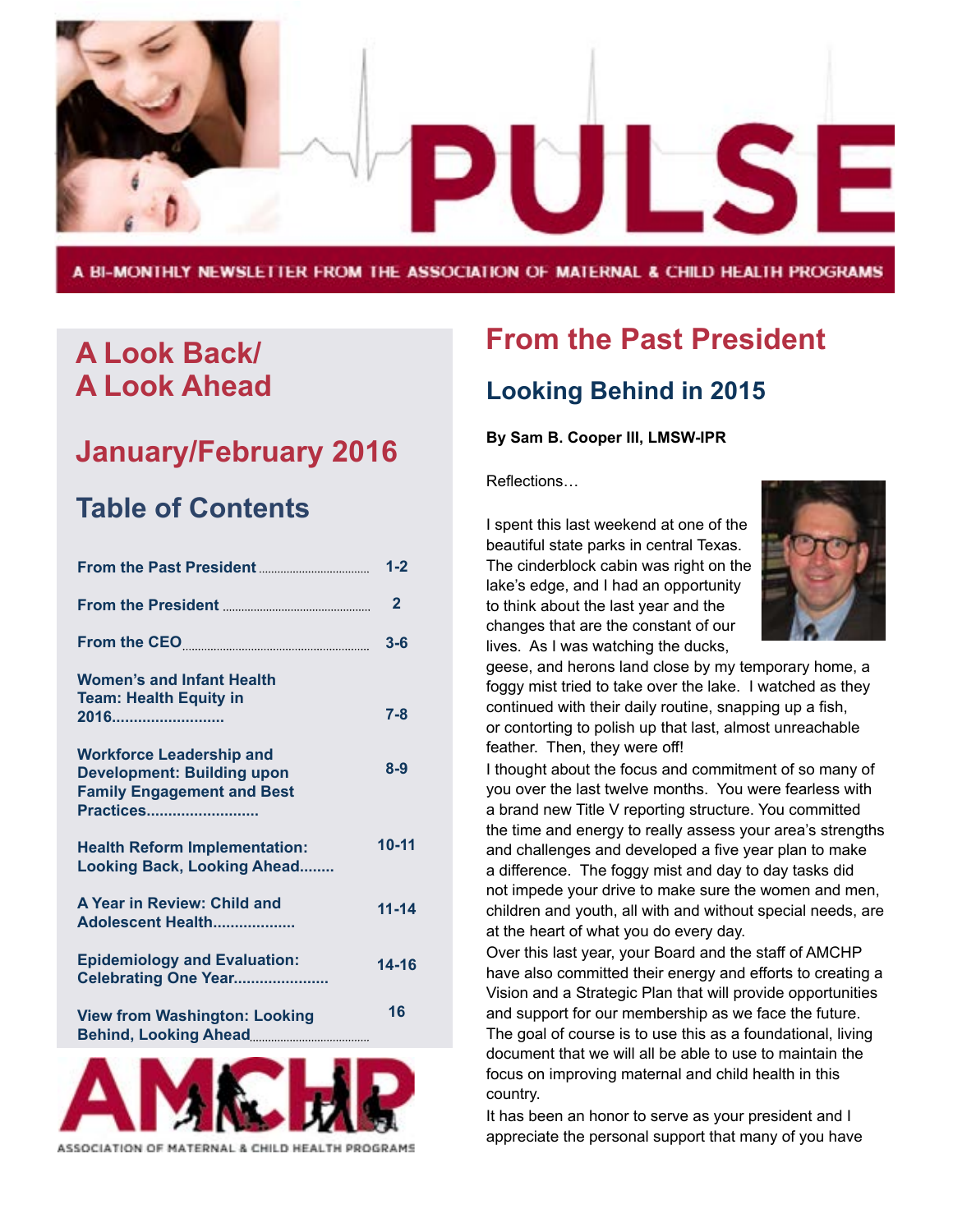## **From the President**

shared during a transitional year for my family. I know that AMCHP is built on the work, commitment, and ideas of all of you. Like those feathered creatures I saw this last weekend, I am still amazed at the way you take care of the day to day, yet "fly" with such amazing grace when you are needed to focus on the health of our communities. Slàinte,

Sam

## **Looking Ahead in 2016**

#### **By Eileen Forlenza**

Twenty-six years ago I sat in the

NICU of Colorado's Children's Hospital wondering how/ if my fragile newborn baby Holly would live one more day. In the midst of the ambiguity, there was one certainty – her life was giving new purpose to my life. Indeed, Holly has enjoyed a vibrant life buoyed by our close-knit family, healthcare specialists, Medicaid waivers and most importantly, her persistence to thrive. Those 26 years of advocacy, education, lived experience and systems navigation have equipped me to serve as your incoming President of AMCHP - the first Family Leader in this role.

Quite an honor. Quite a journey.

As MCH leaders we are called to exercise sentinel leadership on behalf of a broad and diverse population of our nation's mothers, children and their families, particularly those who are the most underserved and vulnerable. Our collective leadership will assure that we develop and invest in systems of care that are equitable, accessible, effective, relevant and sustainable. With 2016 featuring a critical national election marinated by growing apathy of the civic process, we are charged more than ever to monitor the health and well-being of the MCH population.

In 2016, we will launch AMCHP's new strategic plan, a shared vision developed by an engaged membership and dedicated board of directors. Simply put, we will focus on four strategic goals:

- 1. Increase the capacity of state/territories to use evidence to drive policy and program design.
- 2. Develop a flexible and skilled workforce.
- 3. Influence the alignment of resources at federal and state levels.

4. Increase the investments in maternal and child health programs.

In addition to these four goals, I am excited to promote AMCHP's core values – solid principles that support our vision and bind us together while holding us accountable.

- 1. Leadership
- 2. Collaboration
- 3. Health Equity and Social Justice
- 4. Inclusion
- 5. Integrity
- 6. Excellence

While today's message addresses leadership, I will feature the remaining core values in my messages to you in the Pulse Newsletters throughout 2016.

To all the parents of children with special health care needs who planted the seeds of possibility long before me, I am deeply grateful for your visionary leadership.

As your President, I am honored to link arms with you as we march over the bridge together to protect and promote the optimal health of women, children, and families. Thank you for trusting me to lead AMCHP in 2016 – I look forward to a fantastic year together!

All the best, Eileen

## **From the CEO**

**By Lori Tremmel Freeman, BS, MBA**  *Chief Executive Officer, AMCHP*

The age-old saying, time flies when you're having fun,

certainly applies as we look back at 2015. This position with AMCHP and all that goes with it including working with our members, a super-talented and dedicated staff, and amazing partners is incredibly fulfilling, rewarding, and exhilarating (oh, and FUN!). Even when we at our most challenged – say, for example, when we have to cancel our premiere, showcase annual conference because Mother Nature



decides to take a stand – there are always some gold nuggets that somehow appear under the murky waters! Since we did not get to be together in person for our annual

#### **Volunteer Association Committees**





AMCHP business meeting, I hope you'll enjoy what is written here as I recap our journey together this past year and throw in for good measure my own hopes and wishes for 2016. **Membership** We continue to provide just the right value proposition to our members year after year. Our retention rate stays strong and this support allows us to continue to produce top-notch programs, services, technical assistance, and products that help you do your jobs in your states so that you can impact your populations. Making a difference to you is a priority of AMCHP. *My wish for 2016? Please share what your biggest challenges are in your states and what you wish AMCHP could do to help you overcome those challenges.* If my first year with AMCHP was a whirlwind of meet and greets, my second year with AMCHP exceeded the first on all accounts! AMCHP is always seen as a strong collaborator and we sit at many, many tables. With our excellent staff, I am committed to maintaining this role. We were elated this past year to be honored with convening the first-ever MCH Collaboration Council comprised of more than 30 national partners working throughout the MCH system with support from HRSA/MCHB Partnership for State Title V Maternal and Child Health Leadership Community grant funding. This council recognizes that a variety of programs make up the network of foundational services that protect and promote the health and wellbeing of women, children, and families. If the leaders who support implementation of key MCH programs aligned behind shared goals, we could help significantly improve

Your Board of Directors, with broad regional, at-large, and family representation, commits extraordinary time towards ensuring AMCHP is a strong, viable organization. This year, more than any, you've seen the visible results of their work to engage members and inform the 2016-2018 Strategic Plan. That wasn't enough though. They also, with great care and thought, revised the AMCHP Vision, Mission, and Core Values. These are just two important (and large) examples of the immense list of items the Board has actively addressed in 2015. *My wish for 2016? We have, with all of you, identified how AMCHP's new strategic goals and objectives align with those in your states and are actively seeking ways to leverage our work together to achieve measurable outcomes for our nation's moms, dads, kids, and families in their communities.* 

#### **Partnership and Collaboration**

Our association and board committees are working for you, and they work HARD. AMCHP has strong Association and Board Committee participation, with a robust and growing volunteer workforce of nearly 150 AMCHP members. Earlier this year we released our volunteer training and orientation webinars to ensure all of our Committees – Annual Conference, Best Practices, Governance, Emerging Issues, Family and Youth Leadership, and Legislative Affairs and Health Care Financing -- possess the tools they need to succeed. *My wish for 2016? That you contact me to join a Committee today –* [email me](mailto:lfreeman%40amchp.org?subject=) *anytime with any level of interest! ways to thread our work together, to lower any barriers, and to show other industries how a diverse and broad group of organizations truly can come together for stronger impact to their profession.* **Operations** Our numbers are expanding and we have a strong, expert 35-member staff. With this size of staff, change is inevitable as people grow and stretch their wings. Likewise, as the organization grows and stretches ITS wings, we often have to turn inward and explore if we have the correct supports in place to address our growing needs, our new strategic



maternal and child health outcomes. *My wish for 2016? The MCH Collaboration Council discovers new and exciting* 

## **Table of Contents**

|                    | 17 |
|--------------------|----|
|                    |    |
|                    |    |
| Data and Trends    | 20 |
|                    | 21 |
| <b>AMCHP Staff</b> | 22 |
| <b>Calendar</b>    | 22 |

## A bi-monthly newsletter of the Association of Maternal & Child Health Programs January/February 2016

## **From the Past President CONT.**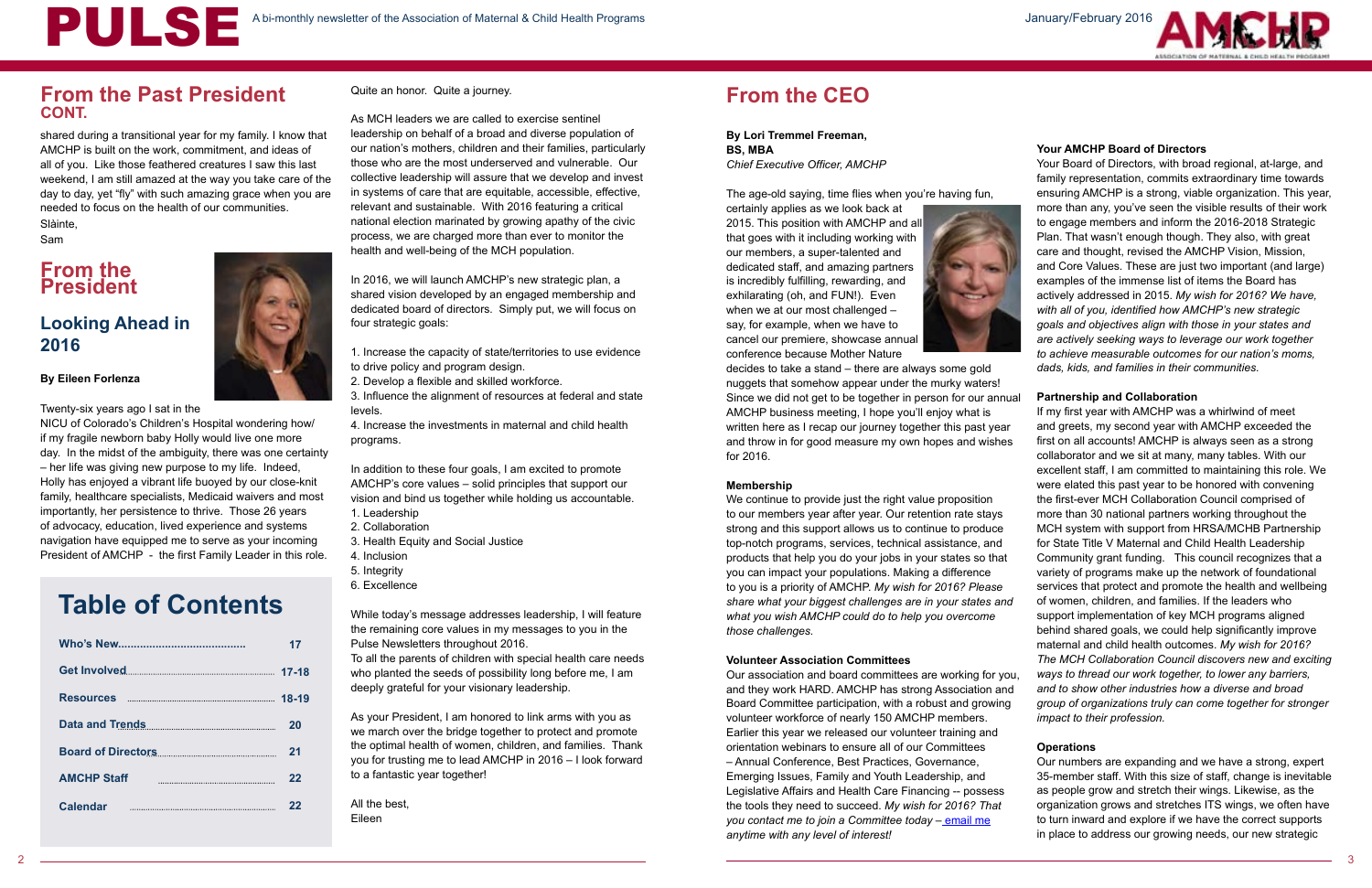## **From the CEO CONT.**

plan. Highlights from this year also included a strategic focus on leadership development and supervisor training opportunities. We also spent about three quarters of the year search for the new home of AMCHP after learning that 2030 M Street will soon be redeveloped. Just in time for the New Year, we finalized our search and are now drafting a new lease for our new DC location. *My wish for 2016? We have an even stronger internal infrastructure, including a brand new communications function, that supports the organization's strategic goals and objectives*

#### **Finance**

As I looked back at 2014 successes in light of 2015, one word pops – PROGRESS! We wrapped the year with an amazing gain in net assets over our prior year AND a successful audit with not material findings. With the gain in net assets, we also managed to address and reverse a prior year audit finding related to successive budgeted deficits. Our work is never really done here though. Challenges always remain in implementing and maintaining sound budget practices, accountability, and long-term sustainability of funding. You may recall from last year that we worked hard to negotiate a strong early lease termination agreement and that will mitigate some of this year's office move expenses. However, we also have our work cut out for us and must closely management the office relocation since it is an extraordinary expense to any organization. *My wish for 2016? We maintain our success rates with grant proposals, continue to build long-term sustainability by exploring other unrestricted funding, and that we have a beautiful new space to host our members,* 

*partners, and other constituencies.*

#### **Programs**

Under the very capable leadership of Lacy Fehrenbach and her talented staff, we worked hard in 2015 to identify appropriate grant opportunities for AMCHP. We applied for 21 grant proposals worth \$15.2M and were awarded 16 of those grants worth \$13.5M (a tremendous 89% success)! Again, this work will NEVER be accomplished without all hands on deck. I cannot say it enough. We have a pretty amazing staff at AMCHP who work tirelessly to achieve these results. Please join me in thanking them always for their dedication, support, and can do attitudes. The Program Team's projects are fully supported and funded by our many, many partners some of whom are highlighted below. *My wish for 2016? Our existing partners, and new partners, continue their commitment to MCH by placing faith and trust in AMCHP to carry out this vital work with the help of a truly stellar group of staff professionals at AMCHP.*

Under the excellent direction of Erin Bonzon, Associate Director of our Women's and Infant Health Team; Treeby Brown, Associate Director of our Child and Adolescent Health Team; Caroline Stampfel, Associate Director of our Epidemiology and Evaluation Team; Stacy Collins, Associate Director of the Health Reform Implementation Team; and Sharron Corle, Associate Director of Workforce and Leadership Development, select highlights from the Program team's 2015 accomplishments follow.

- **Health for Every Mother: A Maternal Health Resource** [and Planning Guide for States](http://www.amchp.org/programsandtopics/womens-health/Focus%20Areas/MaternalMortality/Pages/default.aspx) was released. This guide was created in response to growing interest in women's health and troubling trends in U.S. maternal mortality and morbidity. The guide summarizes strategies and recommendations from more than 35 consensus statements, white papers, and reports from states and national partners. Intended to facilitate dialogue and planning, the guide includes assessment tools, a wealth of national resources, and implementation examples from more than 30 states. MCH leaders and consumers from 24 organizations were engaged as external reviewers for the guide.
- We are pleased to share that at least 31 states reported use of the National Standards for Improving Quality Systems of Care for CYSHCN to build partnerships with stakeholders, assist with strategic planning, including the development of five-year state action plans, improve the quality of care across systems serving CYSHCN, and promote policy and programmatic change. AMCHP has supported implementation of the standards via action learning collaboratives and targeted technical assistance. The Lucille Packard Foundation for Children's Health continues its support of the work to refine the Standards and facilitate further spread of their use.
- The Adolescent and Young Adult Health (AYAH) National Resource Center, which is housed at University of California San Francisco, in partnership with AMCHP, University of Minnesota, and University of Vermont, began supporting five multi-sector state teams, each of which includes a young adult, in a Collaborative CoIIN Network. The teams participated in two virtual learning sessions this summer and an in person meeting that featured presentations from national experts, training and facilitation of their states' development of a blueprint for change. Based on their state-specific plans, the CoIIN states chose national strategies around preventive services (access, uptake, quality, policies, and practices) on which they'll work collectively over the next 15 months.
- With support from the [Lucile Packard Foundation a](http://www.lpfch.org/)nd MCHB, AMCHP fielded a Title V family engagement survey. The survey, which included an MCH and CYSHCN version, was designed to identify barriers, best practices, and roles of family leaders within Title V programs. The results will be released later



- To support the development of skills in Quality Improvement (QI) that will assist AMCHP members with their participation in major national initiatives such as the Collaborative Improvement and Innovation Networks (CoIINs), AMCHP staff undertook three QI projects in the areas of virtual member engagement, tracking of emerging issues and technical assistance needs, and collection of best practices. To support their efforts, twenty staff completed QI training and coaching from staff at the Population Health Improvement Partners and participated in at least one of the QI teams. Additionally, we selected Jen Farfalla to become trained as a QI Advisor.
- AMCHP launched our new leadership development program: the Leadership Lab. The Leadership Lab seeks to build the leadership capacity of multiple levels of Title V staff: family leaders, epidemiologists, new directors, and next generation leaders. Participants are matched with a mentor/peer and charged with crafting an individual development plan, completing

self-directed learning modules, participating in quarterly webinars, and peer-to-peer calls.

- this month in series of reports: compensation & support, evaluation & impact, engagement in Title V Block Grant and Needs Assessment process, and recruitment (including diverse families), training, and institutionalization of family engagement in Title V programs.
- The National MCH Workforce Development Center, housed at UNC Chapel Hill in partnership, supported two additional cohorts of state teams working on health reform implementation projects. Additionally, the National Center sponsored a 2-day learning opportunity for state MCH leaders focused on change management themes related to health improvement for MCH populations. The Academy attracted 40 Scholars from 24 states and territories, representing all 10 DHHS regions. The Scholars' professional roles were diverse, including Title V directors, division and unit heads, as well as CYSHCN directors, staff members, and family representatives. The Academy featured presentations from Judith Monroe, Director of the Office of State, Tribal, Local, and Territorial Support at CDC and Brian Castrucci from the de Beaumont Foundation.
- AMCHP, in collaboration with the AIM consortium partners (AAP, ASTHO, NGA, NASHP, NCSL, and Altarum), hosted the AIM cohort I kickoff meeting for five state teams. The states' proposed projects focus on improvements in: immunization rates, systems of care for CYSHCN, and use of postpartum contraception. This two-day event featured presentations from national experts, panel discussions, and profiles of related state efforts. State teams were given dedicated time to work on action planning. AMCHP serves as the backbone organization for the AIM Consortium.
- AMCHP is currently increasing states' capacity to conduct economic analyses through two projects: the virtual Community of Practice for Return on Investment (CoP-ROI); and the Return on Investment Analytic Action Learning Collaborative (ROI Analytic ALC) funded through W.K. Kellogg Foundation. Both projects are highlighted on AMCHP's [ROI webpage.](http://www.amchp.org/programsandtopics/data-assessment/Pages/Return-on-Investment.aspx) The second ROI ALC kicked off in July with five state teams participating in monthly Learning Events, check-in calls with AMCHP, and expert consultations. The ROI ALC also hosted an in person peer learning meeting. AMCHP's work in this area was highlighted at APHA's Public Health Finance Roundtable this fall.

## **GET SOCIAL with AMCHP!!**

f

**LIKE facebook.com/pagesAMCHP/214830829459**

**FOLLOW @dc\_amchp**



**NETWORK linkedin.com/groups/AMCHP-4145590**



**WATCH YouTube.com/AMCHPDC** 

## **From the CEO CONT.**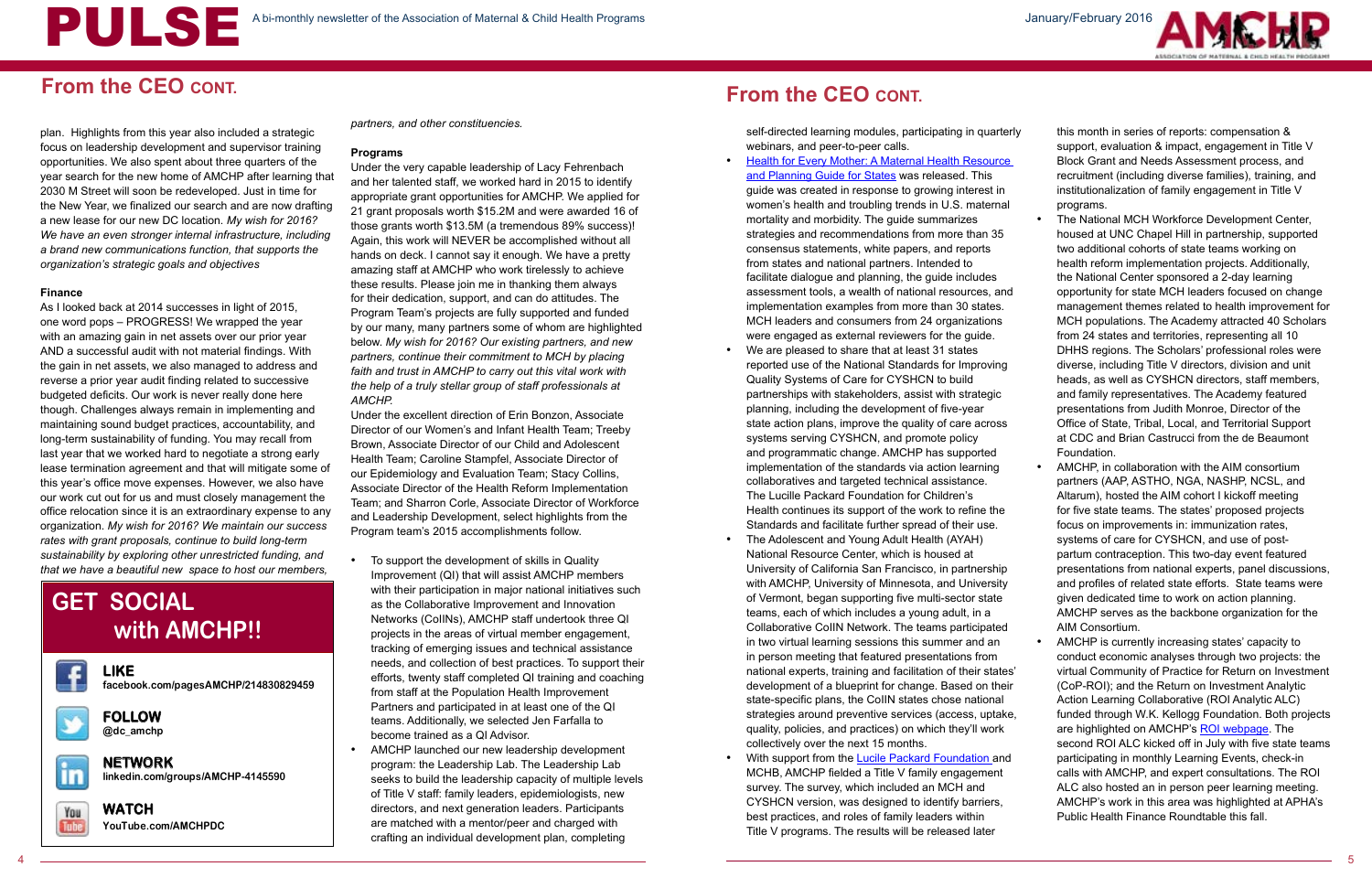

## **Feature Women and Infant Health Team: Health Equity in 2016**

#### **Health Equity in 2016**

**By The AMCHP Women's and Infant Health Team**  *(Erin Bonzon, Andria Cornell, Megan Phillippi, and Christina Ratleff)*

The Women's and Infant Health (WIH) program is committed to improving maternal and child health (MCH) programs and enhancing the delivery of MCH services at the national, state and local levels. The program goals are to improve the health of women and infants through increased capacity of Title V MCH programs and coordination between stakeholders. The WIH team collaborates with numerous partners to implement projects that span diverse topics such as home visiting, breastfeeding, infant mortality, health reform and health system redesign, maternal mortality, chronic disease, oral health, return on investment and preconception health. As we look back on our efforts from 2015 and gear up for an exciting 2016, we would like to highlight a few of our key projects.

#### **Looking Back on Health Equity**

Nationally there has been growing interest in addressing the social factors which influence health, known as the social determinants of health. Federal initiatives such as Healthy People 2020 aim to 'create social and physical environments that promote good health for all' and not only ameliorate health disparities, but achieve health equity, defined as the 'attainment of the highest level of health for all people'. Given that the greatest factors shaping health occur outside of the health care system, AMCHP's WIH team spent 2015 exploring the role of Title V in advancing health equity.

With funding from the Robert Wood Johnson Foundation (RWJF), the Women's and Infant Health team launched the AMCHP Birth Outcomes Collaborative: Building a Culture of Quality to Demonstrate Value and Improve Equity in 2015. This project builds off the work and existing infrastructure of the CoIIN and continues to develop and disseminate evidence-based practices (EBPs) to reduce infant mortality, improve birth outcomes and facilitate continued progress toward health equity across states in regions IV/VI.

Health equity and disparity in maternal outcomes continued

- AMCHP debuted exciting enhancements to Innovation [Station](http://www.amchp.org/programsandtopics/BestPractices/InnovationStation/Pages/Innovation-Station.aspx), including a new landing page, the ability to search by the new Title V national performance measures, and a mechanism to request technical assistance via the web. All enhancements were tested by users from the Title V community. We are also pleased to announce a new practice category, Cutting Edge. Cutting edge practices are considered emerging innovations of existing or new methods and practices. Specifically, these practices may provide an innovative approach to an evolving public health issue; align with experiential evidence inside or outside of public health; show early signs of promise or success; and have an evaluation or quality improvement plan in development.
- With support from AMCHP's MCHB Partnership for State Title V Leadership Cooperative Agreement, AMCHP began a series of Implementation Roadmap webinars on related to the national performance measures (NPM). Each of the 10 webinars features highlights from Strengthen the Evidence Base's evidence compilations, AMCHP's scan of common strategies and/or approaches that states who chose the measure are taking based on review of FY14/16 Block Grant Applications, and presentations from states or national resource centers related to the NPM.

of the important restrictions on what funds can be used to support this, our government relations team is by necessity small but I think you will agree with me on how effective they are. This incidentally is why revenues from the annual conference and member dues are so critical to support these activities. I've seen firsthand how seriously we at AMCHP take our role to be your eyes, ears and voice in Washington. I've also learned how especially in these days of significant partisanship and divisiveness how challenging it is to be a truly non-partisan organization which is all the more reason to be proud of the policy wins we've been able to generate with bipartisan support. This could not happen without the close and careful guidance our members provide to me and our staff – particularly those on the board and our Legislative and Health Care Finance Committee. It's something that I know will continue with Eileen Forlenza, who you all know brings particular passion to this area - especially raising up the inestimable value family leaders bring to advocacy. Looking forward, we will have a new administration in exactly one year. I want to share that our board and policy committee have already begun serious dialogue at this meeting about how to best position AMCHP and the field of MCH to leverage new opportunities on the horizon. We've begun discussions on crafting a set of both practical and aspirational policy recommendations that we can share immediately with the next president's transition team and set the stage for even more MCH policy in 2017 and beyond. *My wish for 2016? I'd like for us to have even more items in the 'win' column, expanded champions for MCH among our lawmakers despite where they sit across the aisle, and (dare I say it?) a collaborative and unified approach focused on addressing this country's most egregious MCH challenges.*

Not a bad year at all, but we STILL have to march on and remain assiduous. Please join us as we set forth on a new and exciting journey in 2016 as we shape our vision, mission, new strategic goals and objectives into ACTION. Don't forget, we cannot accomplish these amazing things and further improve without your feedback, input and guidance. I welcome and embrace it.

#### **Policy and Government Affairs**

Ah, the joys and frustrations of working in our Nation's Capital! Progress can sometimes only be measured in the teensiest of ways, and then there are other occasions when we can truly celebrate movement. Under the excellent direction of Brent Ewig, Director of Policy and Government Affairs, and Amy Haddad, Associate Director for Government Affairs, this small (but mighty) team's DID have notable mentions in the win column. Two major policy wins included, first, turning a proposed \$25 million cut to Title V into a small increase, and second, helping to secure reauthorization of the home visiting, PREP and Family to Family Health Information Center programs. Amy Haddad on our staff deserves particular commendation for her work to organize the strategy to reverse the proposed Title V cut. I would like to reiterate how pleased we are to deliver these results on behalf of the families you serve and share a little perspective on what I've learned about AMCHP's advocacy program in the time I've been at AMCHP. Almost all associations in Washington, DC have a

government relations or advocacy function. And because

to be a focus for AMCHP's Every Mother Initiative in 2015. Through participation in AMCHP's Every Mother initiative, Florida, upon review of maternal death data learned that non-Hispanic black women are significantly more likely to die from pregnancy complications compared to non-Hispanic white and Hispanic women. To act upon these findings, Florida partnered with [REACHUP](http://www.reachupincorporated.org/)  [Inc](http://www.reachupincorporated.org/), a community collaborator and federal Healthy Start site, to focus on an upstream intervention to improve the preconception health of women of childbearing age in their state. REACHUP is increasing the capacity of Preconception Peer Educators (PPE) within the state of Florida to work with and through community partners to increase preconception health knowledge, skills and confidence. The PPE program adapts the Office of Minority Health training focused on improving birth outcomes to be inclusive of women's and maternal health outcomes and deploys the new program at multiple sites, including Historically Black Colleges and Universities.

#### **Looking Ahead on Health Equity**

The Women's and Infant Health Team is looking forward to continued engagement with several initiatives focused on health equity in 2016. With generous support from the RWJF, we will explore how states, and specifically Title V agencies, are addressing the social determinants of health in programs and policies. We will build upon roundtable dialogues at the 2016 AMCHP conference and identify action steps to guide states in applying a health equity lens in the design and development of Title V programs and initiatives.

AMCHP continues to serve as a key partner in the national infant mortality CoIIN and is the lead technical assistance organization for the SIDS/SUID/safe sleep and the social determinants of health (SDOH) learning networks within the CoIIN. AMCHP will support state teams in assessing their current knowledge and capacity to address social determinants of health, and supports states to select strategies from the WHO Framework to focus on in the coming year to promote health.

AMCHP is a core partner on the Alliance for Innovation on Maternal Health (AIM). The overall goal of AIM is to prevent 1,000 maternal deaths and 100,000 cases of severe maternal morbidity nationally by 2018. AIM sets out to accomplish this by collaborating with states and hospital systems to implement maternity safety bundles across birth facilities in 8 states over 4 years. AMCHP has been invited to serve on a national expert workgroup for the development of the Reduction of Peripartum Racial

## **From the CEO CONT.**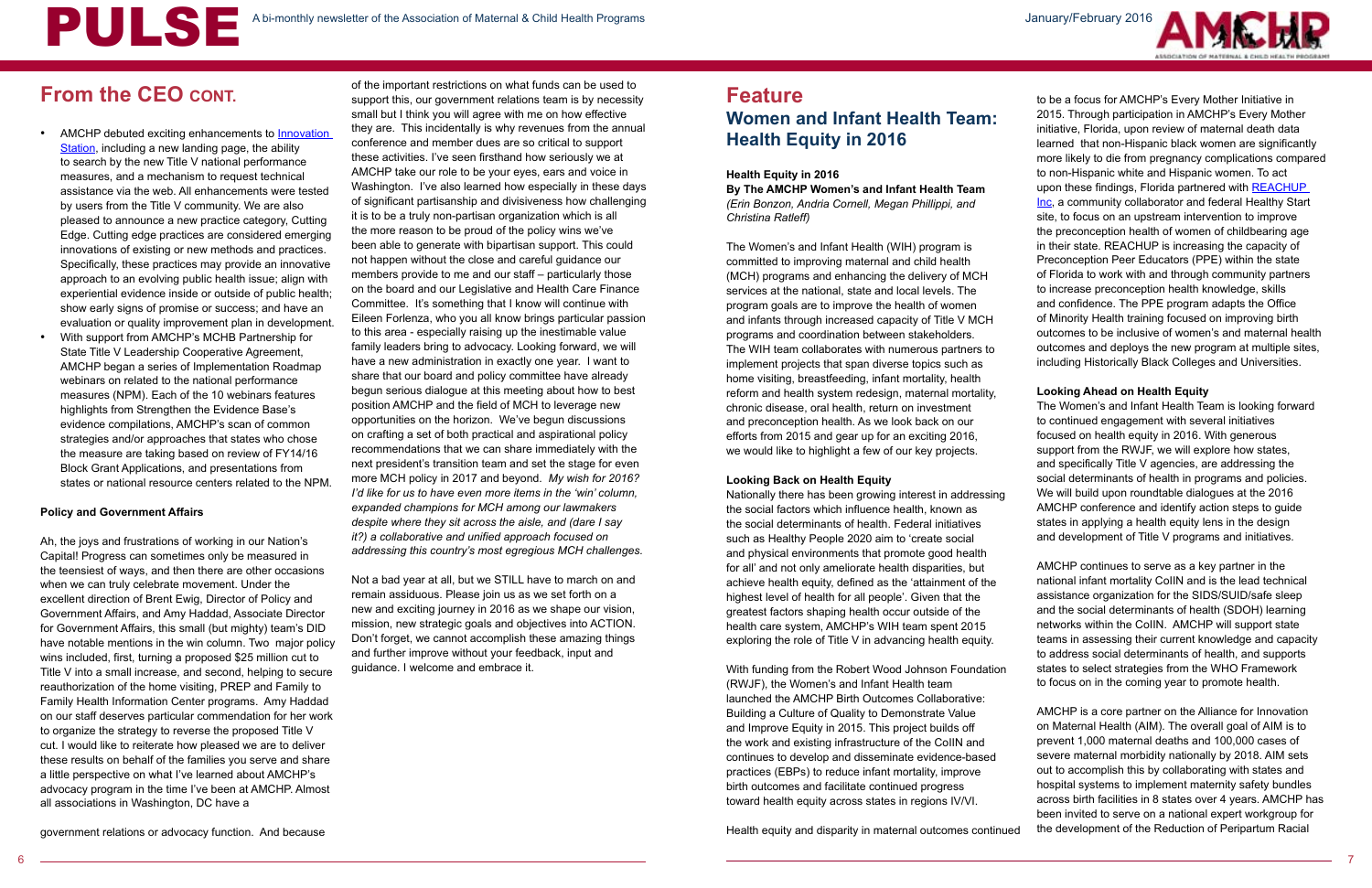Disparities patient safety bundle and consensus statement.

In 2016, AMCHP is looking forward to assisting states in supporting and implementing MCHB's strategic plan for addressing health equity and health disparities within the MCH population. AMCHP is pleased to learn more about the MCHB Health Equity Blueprint and the strategies within it to help MCHB achieve their vision of health equity and elimination of health disparities for the MCH population.

## **Feature Workforce and Leadership Development: Building upon Family Enagement and Best Practices**

**By The AMCHP Workforce and Leadership Development Team and Data and Assessment Team** *(Sharron Corle, Michelle Jarvis, Ki'Yonna Jones, and Jessica Teel)*

In 2016, AMCHP looks forward to assisting states in supporting and implementing MCHB's strategic plan for addressing health equity and health disparities within the MCH population. AMCHP is pleased to learn more about the MCHB Health Equity Blueprint and the strategies within it to help MCHB achieve their vision of health equity and elimination of health disparities for the MCH population.

#### **Leadership Lab:**

In October, AMCHP launched our new leadership development program: the Leadership Lab. The Leadership Lab (Lab) seeks to build the leadership capacity of multiple levels of Title V staff: family leaders, epidemiologists, directors and next generation leaders. The Lab requires a 10-month commitment by participants from December 2015 through September 2016. Participants are matched with a mentor/peer and charged with crafting an individual development plan, completing self-directed learning modules, participating in quarterly webinars, and peer-to-peer calls (activities vary based on preference of each cohort). One of the most important aspects of the Leadership Lab is that the model will give each cohort the benefit of an individualized track to meet their unique needs, while also providing integrated learning opportunities with all cohorts for more holistic leadership

align with experiential evidence inside or outside of public health; show early signs of promise or success; and it must have an evaluation or quality improvement plan in development. AMCHP presently has four Cutting Edge practices in Innovation Station. The Best Practices Committee also voted on the top programs received in 2015 to be presented at the 2016 AMCHP conference. The recipients are Parents as Detailers (GA) - Emerging, MotherWoman® (MA) - Promising, Family Foundations (PA) - Best Practice. Along with soliciting innovative practices, AMCHP illustrated our commitment to the replication of evidence-based practices through the Request for Applications for Best Practice Replication released in August. Minnesota and Washington State were the recipients for this project and both states are replicating New Jersey's Statewide Parent Advocacy Network (SPAN) Parent Leadership Development Program. Lastly, with the assistance of the Best Practices Committee and broader membership, AMCHP re-imagined Innovation Station and added new features and search functions. Users are able to search for a practice, submit a practice, refer a practice or request technical assistance directly online. New resources, materials and links to national centers will be added throughout the coming year.

development. The cohorts have been selected and<br>
participated in an orientation in December. This year's **Workforce Development** participated in an orientation in December. This year's leadership lab has participants from 9 out of the 10 regions. As we look into the year ahead, the cohorts will have an in-person launch meeting on Friday, January 22, before the start of the AMCHP conference. There will be quarterly virtual trainings for the cohorts and then additional trainings determined within each specific cohort. The program concludes in September.

#### **Coffee Talk Series:**

Members enjoyed participating in this series and sharing dialogue on the different topic areas via Twitter. In 2016 AMCHP and the National MCH Workforce Development Center's Change Management Core will continue the series and focus on mindfulness in leadership. Details will be released in Late February for this series. If you missed out on this year's series you can access the archives on Transformation Station.





# National **MCH** Workforce<br>Development Center

Advancing Health Reform Implementation

#### Looking back,

In 2015 AMCHP and the National MCH Workforce Development Center's Change Management Core kicked off a new Coffee Talk Series. The series consisted of four archived 20 minute videos for AMCHP members to access bi-monthly at their leisure. During the alternating months, AMCHP hosted a Twitter chat on the content shared during the preceding month's archived video using the hashtag #WDCoffeeTLK to participate in the Twitter Chat. The topics of this year's series include the following. • Coffee Talk 1: Title V Transformation • Coffee Talk 2: Getting to the Table • Coffee Talk 3: Leading Change • Coffee Talk 4: Managing Change As the Center looks ahead, The family engagement work group's goals for the year ahead include having tools and resources relevant to family leaders added to Transformation Station and AMCHP's family engagement web portal, discovering if a SharePoint site would be helpful and used by AMCHP Family Delegates, ideas and opportunities to leverage health care/reform information will be explored, current materials/ tools/resources on health care will be made available more broadly for family leaders, and there will be a multi-pronged dissemination strategy to promote materials, tools and resources.

- 
- 
- 
- 

The National MCH Workforce Development Center at UNC Chapel Hill continued collaboration with AMCHP within a family engagement workgroup. The products of the group over the past year include launching Family Leader Action Learning Sets with 30 (5 groups of 5 with an additional group leader) family leaders at the AMCHP 2015 Annual Conference, creating a family leader portal on Transformation Station: [http://www.amchp.org/](http://www.amchp.org/Transformation-Station/Family-Leaders/Pages/Home.aspx) [Transformation-Station/Family-Leaders/Pages/Home.aspx,](http://www.amchp.org/Transformation-Station/Family-Leaders/Pages/Home.aspx)  developing a three part series on Adaptive Leadership (in partnership with the change management core) which includes two virtual webinars to take place in July and November and an in-person workshop at AMCHP 2016 Annual Conference, a Facebook group for family leaders on the AMCHP Facebook page as a group under the AMCHP Facebook page: Family Leader Champions for Title V, and disseminating the RFA for the Population Health Symposium to family leaders (5 participants identified themselves as family leaders)

# **Feature CONT.**

#### **Family Engagement:**

AMCHP has re-designed our family engagement web page into an expanded web portal for family engagement. The web portal, which was designed based on requests, review and feedback from family leaders and Title V staff, includes new tabs for important information on: Family Leadership (which will contain information about AMCHP's Leadership Lab and other information related to leadership development), Family Delegates (which will contain information about the role of the Family Delegates), State Information (which will contain state specific information including state profile on family organizations) and Tools and Resources (which will contain link and uploads of a variety of tools and resources both for family leaders and related to engaging families). We solicited input from our members for the content. The solicitation occurred during November and December and was emailed to our family leaders, posted on the main landing page of the AMCHP website, and sent out in Member Briefs. The new portal officially launched in January 2016, before the AMCHP conference, and new material will be added throughout the coming year.

With support from the Lucile Packard Foundation and MCHB, AMCHP launched a Title V family engagement survey in November 2014. The survey, which included an MCH and CYSHCN version, was designed to identify barriers, best practices, and roles of family leaders within Title V programs. AMCHP has developed survey reports and case studies as part of a web-based tool kit based on some of the results of the survey. These will be posted on the AMCHP family engagement web portal.

#### **Best Practices:**

Looking back, AMCHP and the Best Practices Committee launched a new category to the Best Practices Continuum called "Cutting Edge". This category addresses innovations that take place in rapidly changing environments and are considered emerging innovations of existing or new methods and practices. Specifically, it must provide an innovative approach to an evolving public health issue;

## **Feature CONT. Women and Infant Health**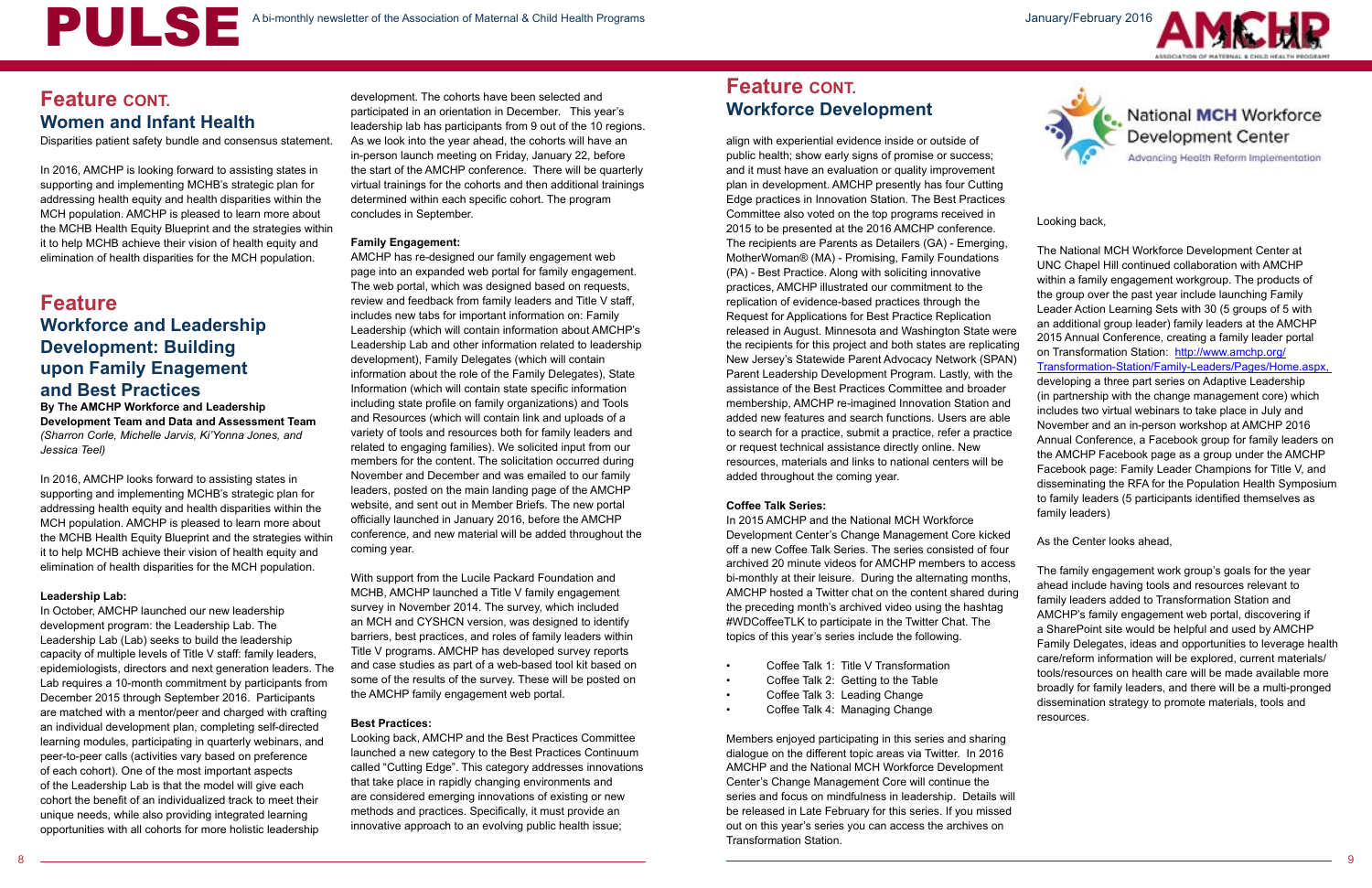# A bi-monthly newsletter of the Association of Maternal & Child Health Programs January/February 2016



## **Feature Health Reform Implementation: Looking Back, Looking Forward**



**By The AMCHP Health Reform Implementation Team** (*Stacy Collins, Atyya Chaudhry, Emily Eckert, and Carolyn McCoy)*

Through national policy and program efforts, AMCHP's Health Reform Implementation (HRI) team continues to advance its goal of ensuring that health reform promotes the well-being of Title V's core constituencies - women, children, including children and youth with special health care needs (CYSHCN), and families. 2015 was a productive year for the HRI team, whose activities ranged from working intensively with state teams on health reformrelated projects, to protecting the rights of vulnerable populations in the on-going regulatory modifications of the Affordable Care Act (ACA). The start of the New Year offers a chance to reflect on the successes of the past 12 months and share highlights of our 2016 agenda.

#### **The National MCH Workforce Development Center:**

In 2015, the HRI team worked diligently on a variety of projects with the National MCH Workforce Development Center (NWDC) at UNC-Chapel Hill. The HRI team was heavily involved in the preparation and implementation of the three 2015 NWDC intensive trainings in Chapel Hill, Denver and DC. HRI staff served as coaches and subject matter experts, to help states move their health transformation projects forward. In addition, members of the HRI team played leadership roles in the NWDC's Access to Care and Systems Integration Cores, which developed specialized presentations and learning modules tailored to MCH audiences, including the [Affordable Care](http://www.amchp.org/Transformation-Station/Documents/ACA-guide.pdf)  [Act: A Working Guide for MCH Professionals,](http://www.amchp.org/Transformation-Station/Documents/ACA-guide.pdf) the [Health](http://www.amchp.org/Transformation-Station/Pages/State-Assessment-Tool-.aspx)  [Reform State Assessment Tool](http://www.amchp.org/Transformation-Station/Pages/State-Assessment-Tool-.aspx), and the Five-minute [System Mapping Video Series](http://www.amchp.org/Transformation-Station/Pages/FiveMinuteSystemMappingVideoSeries.aspx), which introduces system

mapping tools in brief, two-to-five minute videos.

#### **AIM-Access Project:**

[States](http://www.amchp.org/AboutTitleV/Resources/Documents/Health-for-Every-Mother_FINAL_WebOptimized.pdf) that includes a menu of strategies and program and policy resources for states such as promotion of insurance coverage.

Throughout 2015, AMCHP served as the backbone organization for the MCHB-funded Alliance for the Innovation in Maternal and Child Health: Expanding Access to Care for MCH Populations (AIM- Access) project. The project is a collaborative of six national organizations committed to working intensively with states to achieve impact in three health reform focus areas: strengthening continuity of coverage and care for pregnant women and children, improving systems of care for CYSHCN, and promoting implementation of Bright Futures. In October, the HRI team produced an AIM webinar in conjunction with the National Institute for Health Care Management Foundation (NIHCM). "Improving Continuity of Coverage [and Care for Pregnant & Postpartum Women"](https://amchp.adobeconnect.com/_a838359725/p5rern124gj/?launcher=false&fcsContent=true&pbMode=normal) featured speakers from the health insurance industry, women's health community, and the state health department sector. In November, AMCHP and its fellow AIM partners hosted a kickoff meeting in Washington, DC for the first cohort of AIM states. Five multi-disciplinary state teams from CA, KY, NV, PA, and RI participated in the event, which featured presentations from national children's health experts and discussion of related state efforts. AMCHP will continue to provide technical assistance to the first cohort of states throughout 2016.

#### **Kellog Foundation support for member education of MCH:**

With support from the Kellogg Foundation, the HRI team has produced a series of member educational materials on ACA provisions that directly support women and children's health. Materials include fact sheets on essential health benefits in qualified health plans (QHP) and ACA provisions that promote women's preconception health, as well as detailed issue briefs on the implementation of ACA breastfeeding provisions and the implications of the ACA for health care coverage for children and youth with Autism and other developmental disorders. The HRI team contributed to the development of Health for Every Mother, [A Maternal Health Resource and Planning Guide for](http://www.amchp.org/AboutTitleV/Resources/Documents/Health-for-Every-Mother_FINAL_WebOptimized.pdf) 

In January 2016, AMCHP's **Innovation Station** will feature a new MCH best practice category: Cutting Edge. These practices are considered emerging innovations of existing or new methods and practices, with a special emphasis on those that focus on health transformation activities. Specifically, Cutting Edge practices provide an innovative approach to an evolving public health issue; align with experiential evidence inside or outside of public health; show early signs of promise or success; and have an evaluation or quality improvement plan in development. The January 2016 launch features four case studies from

#### **Health Reform Policy Efforts:**

In 2015, the HRI team worked collaboratively with the Policy and Government Affairs team to monitor and respond to Federal action on provisions of the Affordable Care Act (ACA) that impact MCH populations. Specifically, AMCHP staff submitted comments to the Department

of Health and Human Services (DHHS) on proposed regulations affecting women's and children's health coverage, including changes to Medicaid, the Children's Health Insurance Program (CHIP), and QHPs sold in the insurance Marketplace. AMCHP made recommendations to strengthen the proposed DHHS rules to better support MCH populations, including suggested improvements in provider network adequacy standards, benefit design, essential health benefit structure, consumer assistance programs, and special QHP enrollment periods, among others.

#### **Looking Ahead to 2016:**

In 2016, the HRI team will continue to build on the success of the past year and delve into new opportunities to support AMCHP members.

#### **Supporting members in the National Performance Measure (NPM) implementation:**

The HRI team will continue to play a central role in AMCHP's NPM member education efforts. In 2016, the team will release the ["ACA – Title V NPM Crosswalk,"](http://www.amchp.org/Policy-Advocacy/health-reform/resources/Documents/NPM_ACA_Crosswalk%2012.17.15.pdf) which demonstrates how ACA provisions can support members in reaching their NPM goals. Another member education resource is the January 2016 webinar geared to states that have chosen NPM number 15: percent of children aged 0-17 who are adequately insured. This webinar will feature national experts and AMCHP state leaders discussing strategies that Title V staff can use to

A core function of the HRI team's work is participation in federal policy coalitions. These coalitions bring together national experts, advocates, and other stakeholders, whose collective mission is to improve the health of women, children and families. By participating in these groups, the HRI team can discuss emerging issues and policies, stay up-to-date on health reform trends, and engage in collective action on federal issues of importance to AMCHP members. In 2015, the HRI team participated in the Essential Health Benefit (EHB) Coalition and three of its related subgroups focusing on pediatrics, maternity, and habilitative services. In addition, the HRI team participated in the Children's Health Group coalition, First Friday coalition (focused on healthcare policy), the national Preconception Health and Healthcare Committee leadership team, the National Pregnancy Workgroup and the Coalition for Whole Health (focused on maximizing access to mental health services under the ACA). WA, IA, GA and NY. **Helping members navigate the continually evolving health reform landscape:** Keeping our members informed with the most up-to-date information is a priority of the HRI team. Health reform fact sheets and issue briefs on the team's [resource page](http://www.amchp.org/Policy-Advocacy/health-reform/resources/Pages/default.aspx), are updated regularly. New topics planned for 2016 include the impact of health reform on mental health and substance use services for MCH populations, Title V experiences with the ACA "Health Home" program, opportunities for working with state insurance commissioners, and other timely issues. The HRI team will also collect and disseminate information on member health reform activities and priorities, gathered from the AMCHP annual survey and member regional calls. And as always, HRI staff are readily available to AMCHP members for consultation and technical assistance on all MCH health reform matters.

improve rates of comprehensive coverage for children in their states. The webinar recording will be housed on the AMCHP website for member use throughout the year.

### **Cutting Edge-Disseminating innovative MCH practices:**

We look forward to engaging AMCHP members and partners throughout 2016, as the scope and impact of health reform and the ACA continue to unfold.

## **Feature**

## **A Year in Review: Child and Adolescent Health**

**By The AMCHP Child and Adolescent Health Team** *(Treeby Brown, Cori Flyod, Sara Beth McLellan, Kate Taft, Iliana White, and Elliane Yashar)*

The AMCHP child and adolescent health (CAH) team works on projects around three main areas: adolescent health, child health (including newborn and developmental

## **Feature CONT. Health Reform Implementation**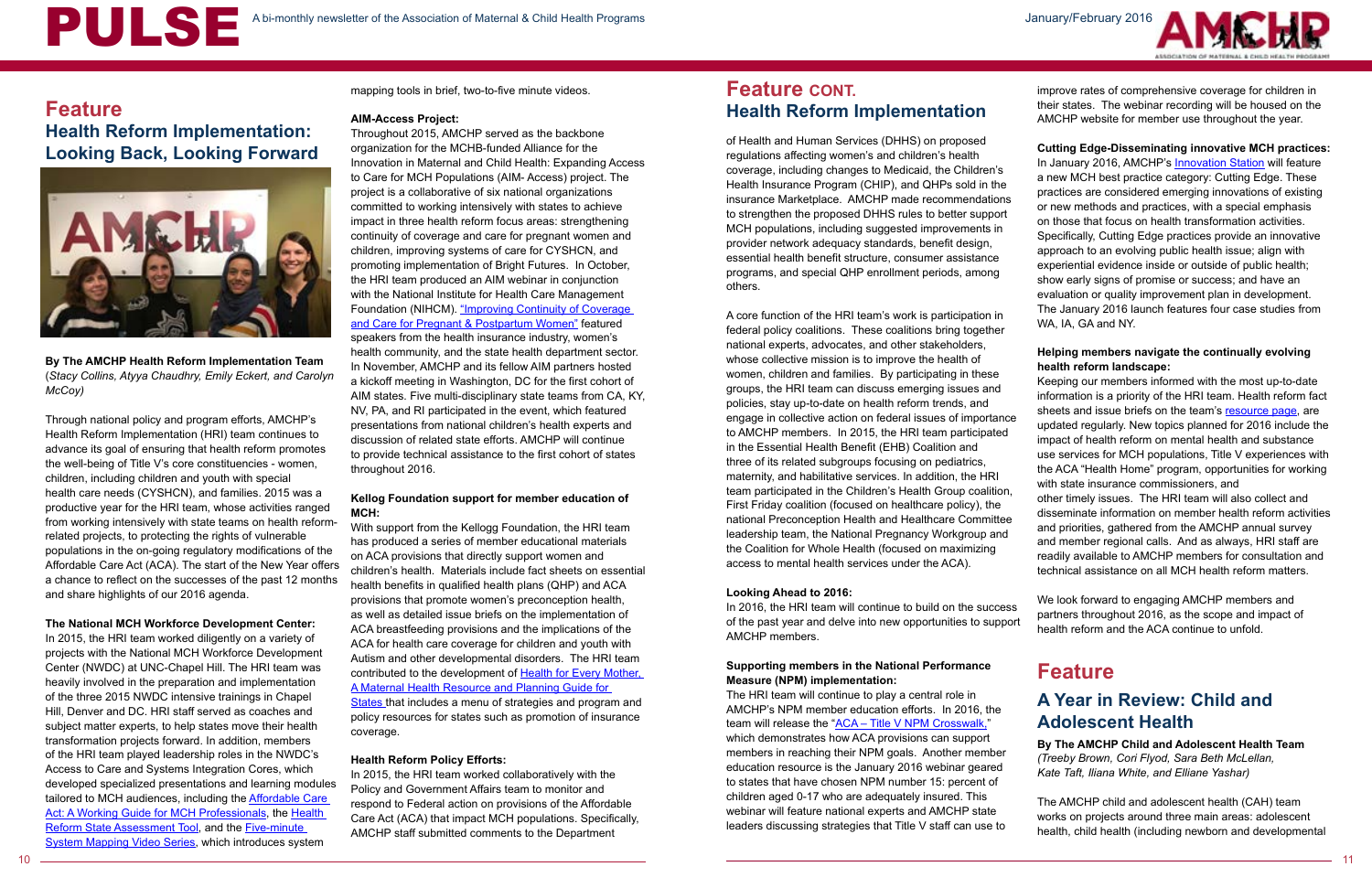screening), and CYSHCN (including children and youth with ASD/DD). The primary funders of this work are the MCHB (adolescent health, SPHARC), CDC-National Center on Birth Defects and Developmental Disabilities (NCBDDD), and the Lucile Packard Foundation for Children's Health (CYSHCN—Leadership Institute, and Consensus Standards). 2015 was an outstanding year for the team as we welcomed four new staff members, developed products and enhanced websites, presented at numerous conferences and convened a number of learning collaboratives, all while addressing existing and emerging needs of members.

#### **Adolescent Health**

2015 marked the launch of the Adolescent and Youth Adult Health Collaboration Innovation and Improvement Network (CoIIN), which is supported through AMCHP's role as a partner in the Adolescent and Youth Adult Health (AYAH) National Resource Center. After a competitive selection process in the spring, five teams from Iowa, Mississippi, New Mexico, Texas and Vermont were selected and attended a launch summit in September – with a common focus on increasing access to preventive services, ensuring AYA-appropriate service delivery, and high-quality clinical practice for these distinct populations. AMCHP, in partnership with the University of California at San Francisco, University of Vermont, and University of Minnesota, continue to work closely with states to refine action plans and address measurement and quality.

AMCHP continues its work to promote the importance of early childhood through support from the Doris Duke Charitable Foundation (DDCF). AMCHP and partners from CDC's Division of Violence Prevention, NACCHO, and the Healthy Heartlands Collaborative to continue efforts to disseminate and promote the "Raising of America: Early Childhood and the Future of Our Nation." Last fall, AMCHP mailed a copy of the full Raising of America documentary to each Title V director, along with a tip sheet for Title V programs on how to use the documentary to promote dialogue on these issues. AMCHP also created an infographic on ["Why Early Childhood Matters"](http://www.amchp.org/programsandtopics/CHILD-HEALTH/projects/early-intervention-svcs/PublishingImages/EC_Infographic.png) based on messaging from the Raising of America campaign. Electronic copies of the Title V tip sheet, templates, as well as state examples, are available [here.](http://www.amchp.org/programsandtopics/CHILD-HEALTH/projects/early-intervention-svcs/Pages/default.aspx)

In addition, AMCHP has worked with the AYAH national resource center partners and CoIIN participants to develop and help staff the national strategy teams which will drive common aims to 1) Improve **access & uptake** of preventive services; 2) Improve the **quality** of preventive services and 3) Improve **state/systems-leve**l policies & practices to assure access to high-quality preventive services.

*Looking ahead for 2016*: In 2016, AMCHP will continue to collaborate with the CoIIN participants, as well as support the launch of a second cohort of CollN states. As we plan to spread the lessons learned through the CoIIN, we are also committed to assisting those jurisdictions that chose NPM #10, and/or developing a SPM related to the adolescent well-visit, through a new virtual Community of Practice, and a compendium of enhanced resources and tools on our website.

In 2015, AMCHP's State Public Health Autism Resource [Center \(SPHARC\) d](http://http://www.amchp.org/programsandtopics/CYSHCN/projects/spharc/Pages/default.aspx)eveloped a number of well-received resources to help Title V programs that select the

#### **Child Health:**

In 2015, AMCHP started new initiatives in newborn screening and continued work in early childhood. For newborn screening, AMCHP received two sub-awards, one is to partner with APHL on NewSTEPs 360 and their efforts to help states improve systems related to timeliness in newborn screening. In particular, AMCHP will help promote timeliness activities and resources, and assist with engagement of Title V leaders.

Through a second project, AMCHP is partnering with CDC, APHL and HRSA to bring together key stakeholders and seek input to update the Newborn Screening Contingency [Plan \(](http://www.amchp.org/programsandtopics/CHILD-HEALTH/projects/newborn-screening/Documents/NBS-CONPLAN_2010.pdf)CONPLAN), with a focus on addressing gaps in laboratory and clinical follow-up. AMCHP has convened an Advisory Committee to help guide the updates and contribute content, and released a [public comment](http://www.amchp.org/programsandtopics/CHILD-HEALTH/projects/newborn-screening/Documents/NBS-CONPLAN_2010.pdf)  [survey](http://www.amchp.org/programsandtopics/CHILD-HEALTH/projects/newborn-screening/Documents/NBS-CONPLAN_2010.pdf) to solicit broad input to help inform updates to the CONPLAN.

*Looking ahead to 2016:* For newborn screening, AMCHP will convene an in-person meeting of the advisory committee in late February addressing the [Newborn](http://www.amchp.org/programsandtopics/CHILD-HEALTH/projects/newborn-screening/Documents/NBS-CONPLAN_2010.pdf)  [Screening Contingency Plan \(](http://www.amchp.org/programsandtopics/CHILD-HEALTH/projects/newborn-screening/Documents/NBS-CONPLAN_2010.pdf)CONPLAN), with a focus on addressing gaps in laboratory and clinical follow-up. For early childhood, upcoming activities include working with partners on a national webinar to highlight how states and communities have used the Raising of America to improve conditions for children and their families and highlight success stories.

#### **Autism and Developmental Screening:**

## **Feature CONT. Child and Adolescent Health**

developmental screening performance measure (NPM#6) think through action plans, potential strategies and strategy measures. These resources include:

- [Resources for Title V Action Planning: Developmental](http://www.amchp.org/programsandtopics/CYSHCN/projects/spharc/LearningModule/Documents/TITLEV-ACTION-PLANNING_NPM6_STRATEGIES_MEASURES.pdf)  [Screening Strategies and Measures:](http://www.amchp.org/programsandtopics/CYSHCN/projects/spharc/LearningModule/Documents/TITLEV-ACTION-PLANNING_NPM6_STRATEGIES_MEASURES.pdf) sample state strategies, strategy measures and data sources/ resources to improve developmental screening that states could use to help inform their action plans
- [A Case Example on using the tools and resources to](http://www.amchp.org/programsandtopics/CYSHCN/projects/spharc/LearningModule/Documents/Case-Example-TitleV_NPM6.pdf)  [develop an action plan](http://www.amchp.org/programsandtopics/CYSHCN/projects/spharc/LearningModule/Documents/Case-Example-TitleV_NPM6.pdf)
- **[National Landscape](http://www.amchp.org/programsandtopics/CYSHCN/projects/spharc/LearningModule/Documents/National_Landscape_Programs_to_Promote_Developmental_Screening.pdf) document on federal and national** programs that have a specific objective/measure around developmental screening, including a [State/](http://www.amchp.org/programsandtopics/CYSHCN/projects/spharc/LearningModule/Documents/State_Matrix.pdf) [Jurisdiction Matrix](http://www.amchp.org/programsandtopics/CYSHCN/projects/spharc/LearningModule/Documents/State_Matrix.pdf) of which states have/had certain grant or technical assistance programs related to developmental and autism screening.

In addition, SPHARC partnered with Massachusetts to host a peer to peer exchange program on "Considering Culture [in Autism Screening and Systems of Care"](http://www.amchp.org/programsandtopics/CYSHCN/projects/spharc/peer-to-peer-exchange/Pages/Massachusetts.aspx), and partnered with seven Northeast states, AUCD, CDC and HRSA [on](http://www.amchp.org/programsandtopics/CYSHCN/projects/spharc/peer-to-peer-exchange/Pages/Northeast-Regional-Conference.aspx)  [a Northeast Regional Developmental Screening, Referral](http://www.amchp.org/programsandtopics/CYSHCN/projects/spharc/peer-to-peer-exchange/Pages/Northeast-Regional-Conference.aspx)  [and Response Conference.](http://www.amchp.org/programsandtopics/CYSHCN/projects/spharc/peer-to-peer-exchange/Pages/Northeast-Regional-Conference.aspx) In addition, AMCHP continues to support the 2014-2016 Learn the Signs. Act Early. (LTSAE) State Systems [Grantees \(](http://www.amchp.org/programsandtopics/CYSHCN/projects/spharc/CDC%20Act%20Early%20Grants/Pages/default.aspx)MN, MT, OK, NJ, NM, NC and WI) through technical assistance, facilitation of connections and sharing of resources. *Looking ahead to 2016:* AMCHP's SPHARC will continue to build on the developmental screening work and coordinate with partners to support states that selected the national performance measure (NPM#6) and other state programs looking to improve or develop screening and early childhood service systems. SPHARC will continue to support the state autism grantees through technical assistance, mentorship visits, and peer sharing, including a Peer-to-Peer exchange on diagnosis. There will be exciting updates to the SPHARC website in 2016 that will make information on the grantees' work and resources easier to access and more interactive. Stay tuned to **[SPARC](http://www.amchp.org/programsandtopics/CYSHCN/projects/spharc/Pages/default.aspx)!** In addition, AMCHP received supplemental funding available from CDC through our subcontract with AUCD to support additional LTSAE state systems grantees in FY 2016. The RFA for the 2016-18 grants focuses on increasing parent-engaged developmental monitoring by promoting the adoption and integration of LTSAE materials and training resources into programs and statewide

systems that serve young children and their families. All



U.S. states and jurisdictions are eligible to apply, and AMCHP expects to award up to 12 grants. The deadline to submit an application is February 29, 2016. More information is available at on [AMCHP's website](http://www.amchp.org/programsandtopics/CYSHCN/projects/spharc/CDC%20Act%20Early%20Grants/Pages/default.aspx).

### **CYSHCN:**

AMCHP addresses leadership and capacity for systems of care for children and youth with special health care needs through two major projects, the Leadership Institute for CYSHCN Directors (LICD) and the National Consensus Framework for Improving Quality Systems of Care for CYSHCN.

In 2015, AMCHP supported state CYSHCN directors through an in-person meeting of the LICD and hosted numerous webinars primarily focused on addressing performance measures in the block grant transformation. The CYSHCN listserv, supported by the LICD, continued to serve as an active, real-time platform for state CYSHCN Directors to gather information and learn from peers. Recently, conversations on the listserv have ranged from state use of various technology, addressing national performance measures, to enhancing CYSHCN program capacity to capture hearing screening data to state funding for Sickle Cell disease programs. In mid-December, the CYSHCN team disseminated to all LICD members a National CYSHCN Profile of CYSHCN State Programs. This assessment will capture data from CYSHCN Programs about family engagement, life course theory, medical home and transition initiatives, quality improvement, and financing of CYSHCN programs in their state.In 2015, AMCHP wrapped up work on Phase II of the project, National Consensus Framework for Improving Quality Systems of Care for Children and Youth with Special Health Care Needs, supported by the Lucile Packard Foundation for Children's Health and received funding for a Phase III. To date, thirty-one states reported use of the National Standards to build partnerships with stakeholders, assist with strategic planning, including the development of five-year state action plans, improve the quality of care across systems serving CYSHCN, and promote policy and programmatic change. Results from the Action Learning Collaborative states and other were presented during a skills building workshop at the 2015 Association of University Centers on Disabilities Conference (AUCD) in Washington, DC. Additionally, these results and newly developed Implementation Guides will be presented during a skills building session at the 2016 AMCHP Conference in collaboration with several state ALC representatives.

# A bi-monthly newsletter of the Association of Maternal & Child Health Programs January/February 2016

## **Feature CONT. Child and Adolescent Health**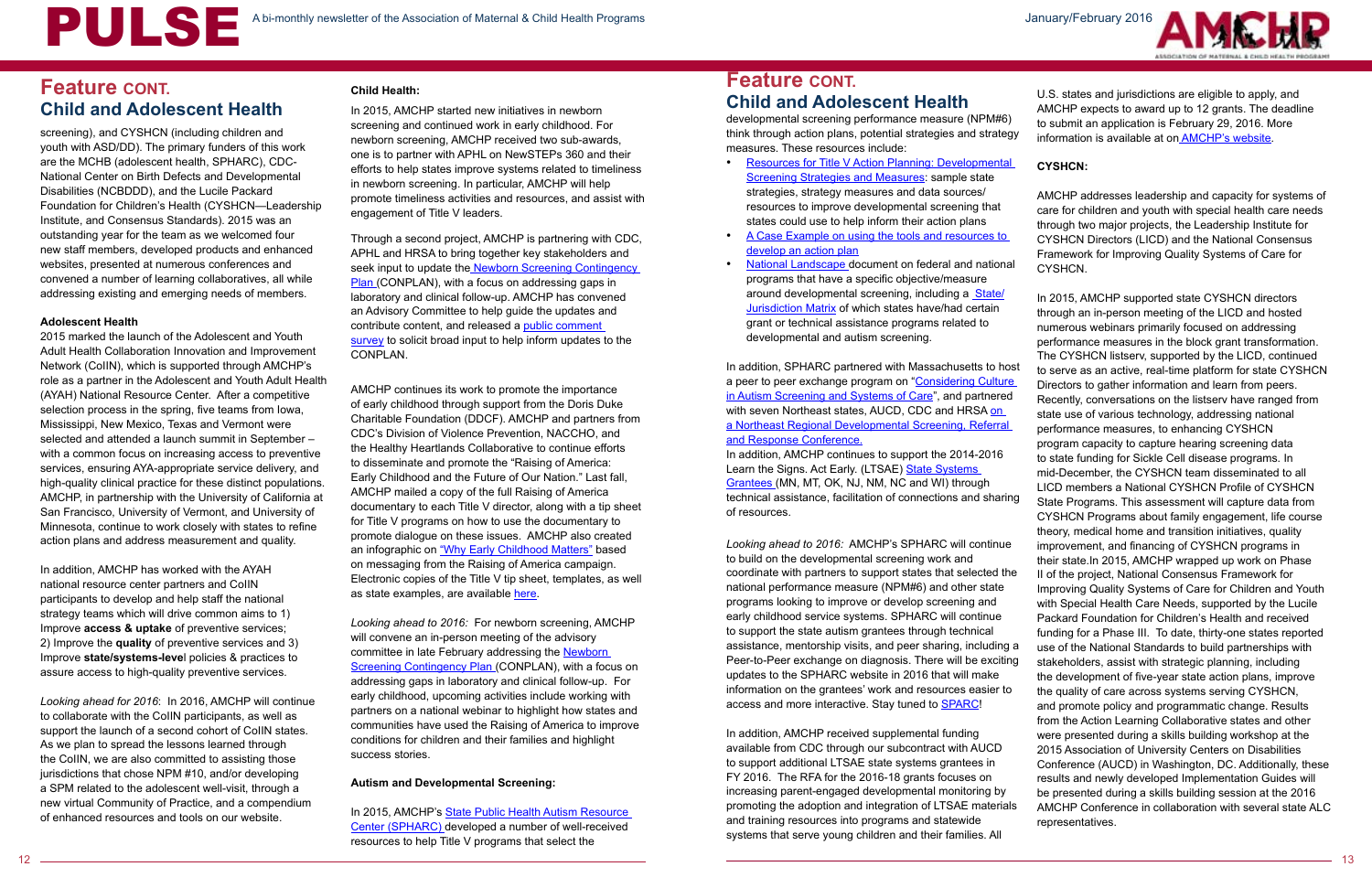*Looking ahead to 2016*: AMCHP will continue to support the LICD through the listserv, and through both virtual and in-person opportunities, including discussion and dissemination of the results from the National Profile of CYSHCN State Programs. As part of Phase III of the Standards project, AMCHP, in partnership with NASHP, continues to focus on increased outreach to Medicaid and health plans, provision of intensive technical assistance to select states, and continued effort to condense/streamline the standards for ease of use.

#### **By the Epidemiology and Evaluation Team**

*(Alexandra Harris, Jennifer Farfalla, Krista Granger, and Caroline Stampfel)* 

#### **A Look Back**

Support for MCH Epidemiology at AMCHP expands: Epidemiology and Evaluation Team celebrates one year! As we reflect back on 2015, we also celebrate a milestone. In November of 2015, Epidemiology and Evaluation completed its first year as a team at AMCHP. In that year, we also received funding for a new five-year cooperative agreement from CDC, "Maternal and Child Health Epidemiology: National and State Coalition Building to Improve Outcomes." This funding will allow us to continue our support of MCH epidemiology at the state level. The new funding started in September of 2015 and includes four strategies: (1) Identify and strengthen key MCH partnerships; (2) Train staff at state local levels to promote the capability of state and local health departments to conduct MCH epi and surveillance; (3) Create peer exchange opportunities to present research, share experiences, enhance knowledge, and discuss emerging MCH topics; and (4) Develop and disseminate clinical guidelines and programmatic recommendations. More information on the exciting new initiatives from this funding is included in our Looking Ahead section.

In addition to new funding, we added a new team member! Alexandra Harris, a recent graduate of Xavier University, joined AMCHP on December 9, 2015 as the Program \

Associate for Epidemiology and Evaluation. Along with adding a new team member, Epidemiology and Evaluation had many project successes to celebrate in 2015; a few of these are included below.

#### **Highlights of two cohorts of life course Technical Assistance:**

In February 2015, 8 states (Alaska, Arizona, Illinois, Iowa, Louisiana, Maine, Nebraska, and Wyoming) completed the first round of Life Course Indicators Intensive Technical Assistance. The project, supported with funds from the W.K. Kellogg foundation and the Centers for Disease Control and Prevention, offered technical assistance to states calculating a subset of AMCHP's life course indicators and creating a communications product from their data. In February 2016, 4 states (Georgia, Mississippi, Minnesota, and New Mexico) will complete the second round of Life Course Indicators Intensive Technical Assistance. During the project, states attended learning events on calculating complex life course indicators, communicating health disparities, and creating communications products such as infographics. Products created in the first round include a life course section in the Title V Needs Assessment, an interactive adolescent health resource for school nurses, a presentation on concentrated disadvantage and more. States in the second round are in the process of creating products such as infographics, story maps, indicator reports, and more. One of the most successful aspects of the life course project was the virtual and in-person peer sharing between participants.

#### **Return on Investment Analytic Action Learning Collaborative Highlights:**

Through support from the W.K. Kellogg foundation, AMCHP led the second cohort of the Return on Investment Analytic Action Learning Collaborative (ROI Analytic ALC) from July 2015 - January 2016. This second cohort is focused on the economic analysis of programs related to child and adolescent health, and included 5 state teams (Florida, Georgia, Massachusetts, Mississippi, and North Carolina). Through consultation with expert health economists and communications experts, each team completed an ROI analysis of their selected program and developed a communication product that messages their results to an intended audience. Upon completion of the ROI Analytic ALC second cohort, AMCHP will share state team examples, best practices, and lessons learned from both cohorts regarding the development, implementation, and completion of economic analyses for MCH Programs.

#### **Another Successful Harvard/CDC Program Evaluation Practicum:**

For the second year in a row, AMCHP staff worked in partnership with CDC's Maternal and Child Health Epidemiology Program in the Division of Reproductive Health and the Harvard School of Public Health to conduct a unique 3 week Winter Session course each January. The Program Evaluation Practicum provides an opportunity for students and state Maternal and Child Health program staff to learn essential program evaluation methods and collaborate in the development of a program evaluation plan specific to the participating MCH programs. Upon completion of the course, student participants develop a comprehensive evaluation plan that can be later utilized to conduct an evaluation of the participating MCH program.

#### **Partnership with CSTE:**

Our second year of partnership with the Council of State and Territorial Epidemiologists (CSTE) was marked by successful collaboration on the MCH Symposium at the CSTE Annual Conference in June. The symposium, "Unleashing the Potential of Clinical Performance Measures for Maternal and Child Health," featured expert panel speakers from CMS, CDC, and University of South Florida and state presenters from Florida, Iowa, South Carolina, and Washington. AMCHP sponsored the attendance of eight state Title V staff and provided a high capacity (8GB) flash drive to each symposium participant that included AMCHP and CSTE materials, including the symposium slide presentations, the three fact sheets created through this project (QI for Epidemiologists, Economic Analysis of LARC Programs, and the Roadmap of Economic Analysis Resources), as well as AMCHP Life Course Indicators, the AMCHP Health for Every Mother Guide and the CSTE Trends in MCH Epidemiology Capacity fact sheet.

#### **Infographics:**

promote certain initiatives to AMCHP members

#### **Looking Ahead**

The Epidemiology and Evaluation team is moving forward with several key initiatives this year. Some are brand new, while others represent enhancements of long running AMCHP activities.

#### **MCH Epi Mentorship:**

- AMCHP's Epidemiology and Evaluation team recently launched a new opportunity for MCH epidemiologists who want to network with their colleagues, receive mentorship from seasoned Epi professionals, and hone leadership skills that will help them succeed in the workforce. This MCH Epi Peer to Peer Cohort is part of the broader Leadership Lab opportunity that allows Title V staff from across the workforce (Family Leaders, new Title V and
- MCH Directors, CYSHCN Directors, Next Generation MCH Leaders (age 45 or less), and MCH / Title V Epidemiologists) to learn from each other. We look forward to working with the MCH Epi Cohort from December 2015 through September 2016 to enhance their development as MCH leaders.

A small group of AMCHP staff meet monthly to design effective AMCHP infographics. Starting in the May/June issue of Pulse, Data and Trends featured AMCHP-designed Infographics on [the well woman visit](http://www.amchp.org/AboutAMCHP/Newsletters/Pulse/MayJune2015/Pages/DataandTrends.aspx), [adverse family](http://www.amchp.org/AboutAMCHP/Newsletters/Pulse/JulAug2015/Pages/DataandTrends.aspx)  [experiences,](http://www.amchp.org/AboutAMCHP/Newsletters/Pulse/JulAug2015/Pages/DataandTrends.aspx) [perinatal and infant health,](http://www.amchp.org/AboutAMCHP/Newsletters/Pulse/SeptOct2015/Pages/DataandTrends.aspx) and [adolescent](http://www.amchp.org/AboutAMCHP/Newsletters/Pulse/NovDec2015/Pages/DataandTrends.aspx)  [e-cigarette use.](http://www.amchp.org/AboutAMCHP/Newsletters/Pulse/NovDec2015/Pages/DataandTrends.aspx) AMCHP has also featured infographics from AMCHP members monthly in Member Briefs. AMCHP has created a project-specific infographic highlighting the work accomplished through the AMCHP Every Mother Initiative, and will continue to create infographics for project reports, for dissemination at events or meetings, or to We are looking forward to a new partnership with National Association for Public Health Statistics and Information Systems (NAPHSIS) the membership association representing state vital records and public health statistics offices in the United States. Our new partnership will harness the power of our two memberships to provide insight and feedback to our national partners on key data issues.



#### **Epi Support Services:**

In 2016, AMCHP will launch a new way to get connected with MCH epi TA, through Epi Support Services. Through a variety of mechanisms in the past, AMCHP Epidemiology and Evaluation Team members have fielded requests for support from AMCHP members, MCH epis, and others in the field on topics such as data linkage, life course indicator analysis, survey data analysis, SAS code, and creation of data presentations.

Through Epi Support Services, AMCHP members, MCH epis, and others in the field will be able to request epi/data TA through an easy-to-use online portal. Support may be provided in the form of direct TA or the connection to an expert in the field and will occur via phone, email or on-site TA.

#### **Partnership with NAPHSIS:**

## **Feature CONT. Epidemiology and Evaluation**

## **Feature Epidemiology and Evaluation: Celebrating One Year**

## **Feature CONT. Child and Adolescent Health**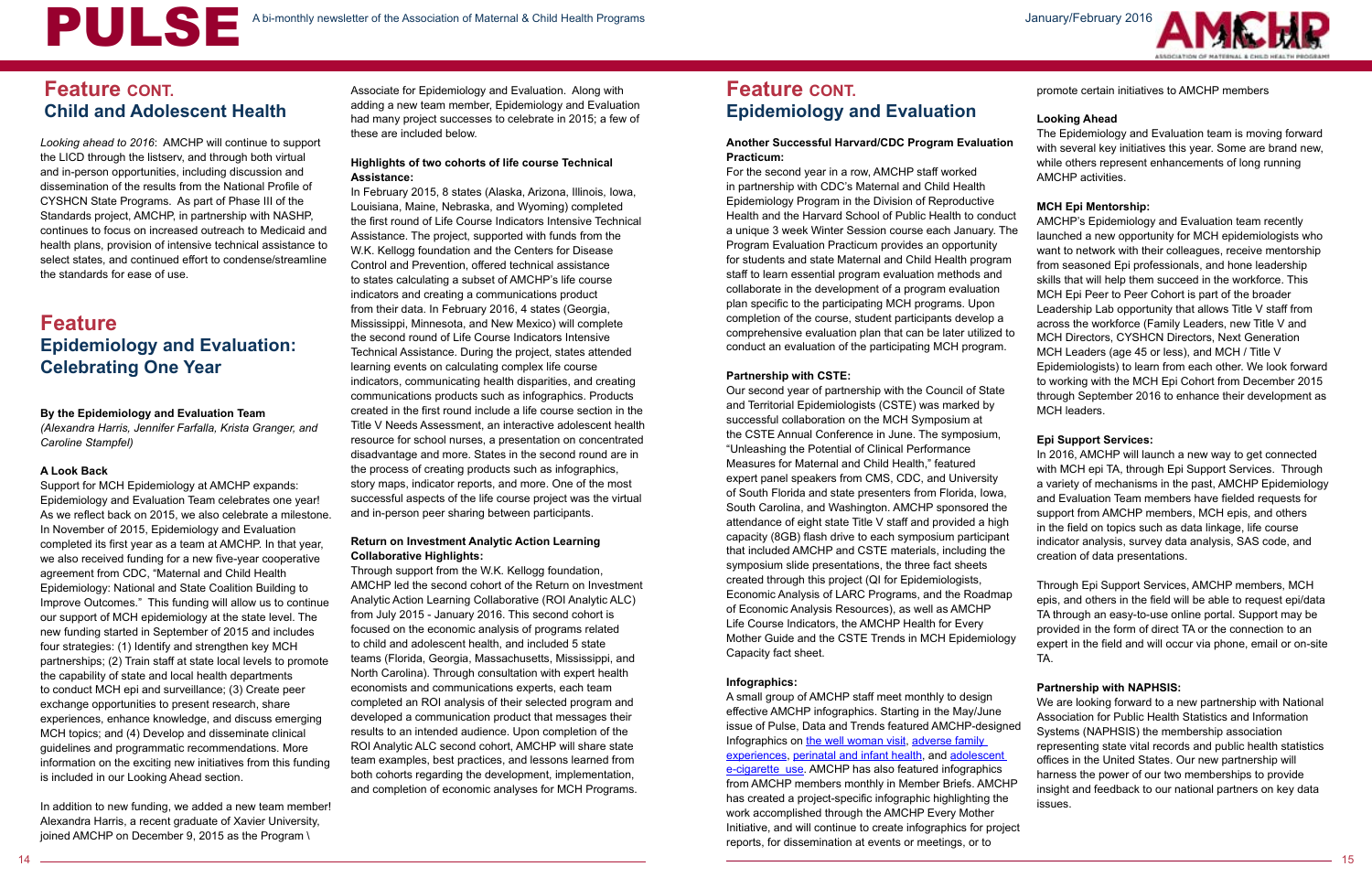#### **Enhancement of training activities:**

AMCHP has provided on-site skills-building training for over 15 years on a variety of topics. We recognize the value of bringing people together to learn, and we will continue our partnership with CDC, CityMatCH, and the Maternal and Child Health Bureau to bring you hands-on, relevant training with excellent subject matter experts. In the coming year, we are planning to bring training, peer learning, and technical assistance to you through diverse virtual methods in addition to in-person gatherings. Look for topics such as communicating data and analysis of Medicaid and mechanisms such as virtual training modules and longerterm analytic action learning in the coming year.

#### **New MCH Epi Column in Pulse:**

In addition to featuring highlights of relevant data displayed in infographics in Pulse and Member Briefs, the Epidemiology and Evaluation team will debut an MCH Epi column in the next issue of Pulse. The column will feature experiences and best practices of state MCH epi and data staff in an effort to highlight the great MCH epi work happening at state health departments.

## **Feature View from Washington: Look Behind, Look Ahead**

**By Brent Ewing, MHS**

*Director, Public Policy & Goverment Affairs*

The year 2015 was marked by continued divisiveness in our nation's capital and an outbreak of intense campaigning that will culminate in

the selection of a new president in just ten months. Before considering what AMCHP is doing to prepare for the FY 2017 appropriations season and the next administration, it is worth looking back to celebrate two substantial maternal and child health policy wins in 2016.

Last April, Congress passed legislation providing a twoyear extension of the Children's Health Insurance Program (CHIP); the Maternal, Infant and Early Childhood Home Visiting (MIECHV) program; the Personal Responsibility Education Program (PREP); Community Health Centers (CHCs); and Family to Family Health Information Centers (F2Fs) – all at current funding levels. These extensions were attached to a larger bill repealing the sustainable



Alexandra Harris joins AMCHP as the Program Associate for the Epidemiology and Evaluation team. In her role, she will be providing support to all Epi & Eval team program

The vote in the Senate was a solidly bi-partisan 92-8 and in the House was 392-37. President Obama promptly signed it into law, assuring these programs are on solid ground until Sept. 30, 2017.

Together the above programs provide critical investments in the health of women, children and families. AMCHP welcomed the small measure of stability provided by this two-year extension. We are proud to have worked with a broad coalition of stakeholders supporting these programs and are gratified by the level of bipartisan support to include them in the SGR legislative package.

> The third learning session for Infant Mortality CoIIN state teams will occur on Tuesday, February 23 and Wednesday, February 24 from 1:00-4:30 pm EST each day. Pre-work for the learning session is due Friday, February 5. The registration deadline for VLS 3 is Friday, February 19. For more information, [click here.](https://www.cvent.com/Pub/eMarketing/Pages/WebEmail.aspx?m=cf97b859-ecf8-4c8f-9373-2f30f4a35e94)

to 12 states or territories over the next two years. The purpose of this grant is to increase parent-engaged developmental monitoring by promoting the adoption and integration of Learn the Signs. Act Early. materials and training resources into programs and statewide systems that serve young children and their families, such as Early Head Start/Head Start, child care, home visiting, WIC, Child Find, health care, etc. AMCHP will provide ongoing technical assistance, disseminate resource materials and link grantees to other states and experts in early identification of developmental delay. For more information and to apply, *click here*. Applications are due Feb. 29, 2016. For additional questions, contact Kate Taft, senior program manager, children and youth with special health care needs, at [ktaft@amchp.org](mailto:ktaft%40amchp.org?subject=) or (202) 266-3056, or Cori [Floyd](mailto:cflyod%40amchp.org?subject=), program associate, child and adolescent health, at  $cflowd@amchp.org$  or (202) 266-3046.

More recently, last December Congress passed an omnibus spending bill that provided a \$1.2 million increase for the Title V Maternal & Child Health Services Block Grant to \$638,200,000. Notably, this bill reversed the previously proposed cuts to the Special Projects of Regional and National Significance (SPRANS) line that were contained in the Senate Appropriations Committee's Labor, Health and Human Services, and Related Agencies bill last summer.

We were very pleased to help turn a proposed cut into a small increase. Turning to the coming year we are looking to increase this momentum by asking for a more substantial increase to the Title V MCH Block Grant of \$12 million to bring it to a total of \$650 million for FY 2017. Please stay tuned for opportunities to help make the case for this increase in the coming months.

City MatCH invites you to submit abstracts for oral and poster presentation in two tracks: scientific research and data or program and policy issues in maternal and child health. This is an opportunity to share your successes, research, results, and lessons learned with national and global audiences. The deadline to submit an abstract is Feb. 19, 2016. To apply[, click here](http://www.citymatch.org/citymatch-conference/abstracts). Please contact Carol Gilbert at cailbert@unmc.edu /402-552-9589 or Maureen Fitzgerald at [mchepireg@unmc.edu/](mailto:mchepireg%40unmc.edu?subject=) 402-552-9585 for any questions or concerns. The deadline to apply for a Travel Sponsorship Application is March 15, 2016. To apply, please [click here](https://www.surveymonkey.com/r/2YK6J2Z).

The Maternal and Child Health Bureau (MCHB), the CDC, and CityMatCH are offering a training course in MCH Epidemiology as part of their ongoing effort to enhance the analytic capacity of state and local health agencies. The course is an intensive program, combining lectures, discussion, hands on exercises, and opportunities for individualized technical assistance. Several post-training webinars will serve to build upon and extend the content of the in-person training. Applications are due no later than 11:59 pm PST on Feb. 19. For more information and to apply, [click here.](http://www.citymatch.org/2016-training-course-maternal-and-child-health-epidemiology)

While solidly focused on the upcoming appropriations cycle, we are also looking beyond the horizon to the next presidential administration and preparing to create an MCH policy agenda that the next president can begin implementing within their first 100 days in office. To this end, AMCHP's Legislative and Health Care Finance Committee is beginning deliberations now to craft a set of policy recommendations to share with the next president's top policy advisors right after the election. This will include a review of what funding levels are needed for current programs, where new programs might be needed, and how to best build upon the transformation happening with health reform now. Your ideas, suggestions and recommendations for this process are welcome and encouraged! Please share them with me at bewig@ amchp.org or direct at 202-266-3041.

#### **New MCH Directors**

#### **INDIANA**

### Martha Allen

Director for the Division of Maternal and Child Health Indiana State Department of Health

#### **NEW AMCHP STAFF**

#### **Alexandra Harris**

activities. Prior to joining AMCHP, Ms. Harris was a data collector at US News & World Report, working on the institutional research for colleges and universities that contribute to the Best Colleges, Best Graduate, and Best Online Rankings. She has also interned at the New Orleans Health Department and the Walter Reed Army Institute of Research.



Ms. Harris graduated from the Xavier University of Louisiana with a Bachelor of Arts degree in Sociology and is currently working on a Certificate in Epidemiology through the online program at Benedictine University.

## **Get Involved**

## growth rate (SGR) for doctors providing Medicare services. **Feature CONT. Who's New Epidemiology and Evaluation**

#### **Infant Mortality CoIIN Virtual Learning Session 3 (VLS 3)**

#### **2016-2018 Developmental Monitoring Within State Systems Grants Request for Applications**

Through funding from the CDC National Center for Birth Defects and Developmental Disabilities, AMCHP will facilitate a competitive award process of up to \$20,000





### **Call for Abstracts: 2016 CityMatCH Leadership and MCH Epidemiology Conference**

#### **2016 Training Course in Maternal and Child Health Epidemiology**

### **Opportunity to Improve the Quality of Children's Health Care through Customized Technical Assistance**

The Agency for Healthcare Research and Quality (AHRQ), in partnership with the Centers for Medicare & Medicaid Services (CMS), is offering technical assistance and peer-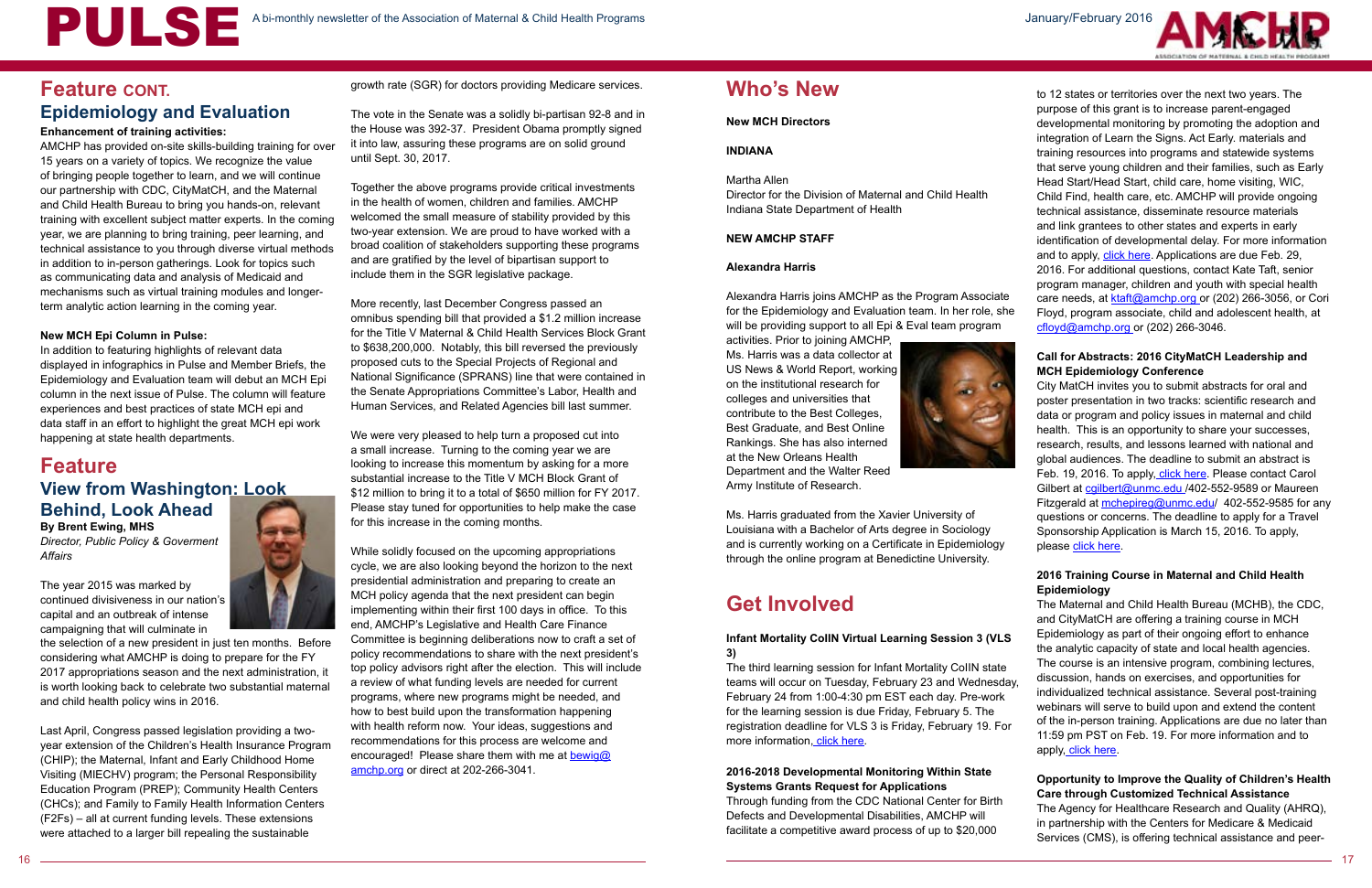## **Get Involved CONT.**

The de Beaumont Foundation and the Association of Schools and Programs of Public Health (ASPPH) have a new partnership to promote students or early career professionals who might like to experience the world of health philanthropy via a public health philanthropy program. Please apply by March 3 to be considered, for more information, click here

Medicaid and CHIP. The goal of this "knowledge transfer" opportunity is to leverage lessons learned from the CHIPRA Quality Demonstration Grant Program, which is the largest Federal investment ever made to identify effective, replicable strategies for enhancing the quality of health care for children enrolled in Medicaid or CHIP. The program aims to help participants apply lessons from the Demonstration to save time and resources and increase the potential for successful outcomes for children. Please submit an Expression of Interest Form by Feb. 25. For more information, [click here.](http://www.ahrq.gov/policymakers/chipra/demoeval/whatsnew.html)

The Maternal and Child Health Life Course Research Network will be hosting a webinar on April 20 from 12:00- 1:00 PM EDT. The webinar will highlight and provide examples of community accessibility initiatives that serve to create opportunities for a diverse population of children with developmental disabilities and their families. To register, [click here.](https://attendee.gotowebinar.com/register/2296822987890283777)

### **Association of Schools and Programs of Public Health Announces New Public Health Philanthropy Fellowship Program**

#### [Data to Action: Needs Assessment, Performance](
http://www.amchp.org/AboutTitleV/Resources/Documents/Data%20to%20Action%20Brief%20%201-9-15%20v2.pdf#search=Data%20to%20Action%3A%20Needs%20Assessment%2C%20Performance%20Measurement%2C%20and%20Practice)  **[Measurement, and Practice](
http://www.amchp.org/AboutTitleV/Resources/Documents/Data%20to%20Action%20Brief%20%201-9-15%20v2.pdf#search=Data%20to%20Action%3A%20Needs%20Assessment%2C%20Performance%20Measurement%2C%20and%20Practice)**

#### **Approaches to the Community Access, Participation, and Engagement for Children with Developmental Disabilities and their Families**

#### [AMCHP Family Delegate: Health Reform and Family]( 
http://www.amchp.org/programsandtopics/family-engagement/ToolsandResources/Documents/Needs%20Assessment_Health%20Reform%20and%20Family%20Delegates.pdf#search=AMCHP%20Family%20Delegate%3A%20Health%20Reform%20and%20Family%20Leaders)  **[Leaders]( 
http://www.amchp.org/programsandtopics/family-engagement/ToolsandResources/Documents/Needs%20Assessment_Health%20Reform%20and%20Family%20Delegates.pdf#search=AMCHP%20Family%20Delegate%3A%20Health%20Reform%20and%20Family%20Leaders)**

## **Resources**

#### **AMCHP 2015 Resources**

#### [Opportunities for Title V Programs and the Essential Health](http://www.amchp.org/Transformation-Station/Documents/AMCHP%20EHB%20fact%20sheet%20May%202015.pdf#search=Opportunities%20for%20Title%20V%20Programs%20and%20the%20Essential%20Health%20Benefits)  **[Benefits](http://www.amchp.org/Transformation-Station/Documents/AMCHP%20EHB%20fact%20sheet%20May%202015.pdf#search=Opportunities%20for%20Title%20V%20Programs%20and%20the%20Essential%20Health%20Benefits)**

Issue brief focused on data gathering and analysis feed into the overall needs assessment process of identifying needs to gap for MCH populations, assessing capacity to address those needs, and to accomplish the main goals of the needs assessment.

#### [The Affordable Care Act Navigator Program: Grant](http://www.amchp.org/Transformation-Station/Documents/ACANavigators%2005-2015.pdf#search=The%20Affordable%20Care%20Act%20Navigator%20Program%3A%20Grant%20Opportunity)  **[Opportunity](http://www.amchp.org/Transformation-Station/Documents/ACANavigators%2005-2015.pdf#search=The%20Affordable%20Care%20Act%20Navigator%20Program%3A%20Grant%20Opportunity)**

#### National Landscape: Developmental and Autism Screeni [Programs and Initiatives](http://www.amchp.org/AboutTitleV/Resources/Documents/National_Landscape_Programs.pdf#search=national%20landscape)

Focused on how AMCHP will become more involved in advocating Title V funding, reauthorize sections of the Title V Statute, reauthorize funding for the Children's Health Insurance Program, and optimally implement MCH-related provisions of the ACA.

#### Health for Every Mother: A Maternal Health Resource and [Planning Guide for States](http://www.amchp.org/AboutTitleV/Resources/Documents/Health-for-Every-Mother_FINAL_WebOptimized.pdf#search=health%20for%20every%20mother)

#### [Opportunities and Strategies for Improving Preconception](http://www.amchp.org/Transformation-Station/Documents/AMCHP%20Preconception%20Issue%20Brief.pdf)  [Health through Health Reform](http://www.amchp.org/Transformation-Station/Documents/AMCHP%20Preconception%20Issue%20Brief.pdf)

This issue brief explores how states can capitalize on the opportunities presented by health reform to improve birth outcomes, particularly through preconception health. It highlights state Title V MCH programs in Michigan, Oklahoma, and Oregon that participated in an action learning collaborative and are working to strengthen partnerships to implement preconception health activities, enhance preventive care for women, explore financing options for preconception care services, and use data to inform policy and program development.

> Resource sheet was designed to analyze data on the wid range of developmental screening activities occurring within the U.S. states and jurisdictions. The data has been shared with stakeholder groups to gather more feedback and inform the development of resources to assist states, particularly Title V programs, in building and improving developmental screening and early action identification plans.

This publication discusses the family leader role and responsibilities in the Title V programs (including the impact of health reform on these responsibilities); understanding of and access to information on health reform; and, learning needs/preferences for further information on health reform.

| ng<br>h        | Low-risk, Primary Cesarean Births in Medicaid: NAMD/<br><b>AMCHP Issue Brief</b><br>Issue brief was developed by the National Association of<br>Medicaid Directors (NAMD) in partnership with AMCHP<br>and lays out the key background information and the<br>elements of state strategies to address the excessive<br>use of C-sections for low-risk, first-time mothers. This<br>resource seeks to provide a high-level review of state<br>options. |
|----------------|-------------------------------------------------------------------------------------------------------------------------------------------------------------------------------------------------------------------------------------------------------------------------------------------------------------------------------------------------------------------------------------------------------------------------------------------------------|
| <u>d</u><br>ns | Making Room for Moms: Building Lactation Space and<br><b>Implementing a Model Policy in State Health Departments</b><br>Webinar discussed different approaches to setting up<br>an ideal space within health department offices for milk<br>expression and storage, as well as a model policy for<br>developing lactation rooms.                                                                                                                      |
| ts<br>er       | Who will be Covered for What in 2015 and Beyond?<br>An Overview of Insurance Affordability Programs for<br>Maternal and Child Health Populations Existing Prior to or<br><b>Expanded under the Affordable Care Act</b><br>This fact sheet was designed to assist state MCH<br>programs in understanding insurance affordability<br>programs, not including employee-sponsored coverage.                                                               |
| łе<br>'n<br>,  | The Affordable Care Act- Outreach and Enrollment<br>Provided in formational resources and suggested steps<br>for MCH leaders to support outreach and enrollment<br>and help ensure improved access to care for MCH<br>populations.<br>novation<br><b>tation</b> Sharing Best                                                                                                                                                                          |
| cе             | AMCHP is seeking submissions of emerging, promising<br>and best practices in maternal and child health from<br>all states and territories on child health. Do you have a<br>program that fits?                                                                                                                                                                                                                                                        |
|                | You'll have a chance to:<br>Share successes with your peers<br>Enhance the MCH field<br>Contribute to program replication<br>Get expert feedback from the Review Panel<br>Receive national recognition<br>The online submission process is simple and applications                                                                                                                                                                                    |

#### [Results: 2016-2020 Maternal and Child Health Needs](http://www.amchp.org/AboutTitleV/Resources/Documents/Colorado%20MCH%20NA%20Results%20Summary%202016.pdf#search=Results%3A%202016%2D2020%20Maternal%20and%20Child%20Health%20Needs%20Assessment)  [Assessment](http://www.amchp.org/AboutTitleV/Resources/Documents/Colorado%20MCH%20NA%20Results%20Summary%202016.pdf#search=Results%3A%202016%2D2020%20Maternal%20and%20Child%20Health%20Needs%20Assessment)

This publication is a Title V resource from the Colorado MCH Program. The goal of this needs assessment is to collect and examine data to inform the selection of seven to ten MCH priorities that will drive state and local public health work for the next five years with the overall aim of leading to a measurable improvement in the health of the MCH population.

Informs Title V programs about the State EHB benchmark plan selection process, with particular emphasis on issues that are highly relevant to MCH populations.

> The online submission process is simple and applications are accepted on a rolling basis. For more information, contact [Ki'Yonna Jones](mailto:kjones%40amchp.org?subject=) at (202) 266-3049 or visit [amchp.](http://amchp.org/bestpractices) [org/bestpractices.](http://amchp.org/bestpractices)

Fact sheet designed to assist in understanding the purpose of navigator programs in assisting consumers in making choices about their health care options in marketplace and other insurance affordability programs and to provide outreach and education.

## [AMCHP 2015 Federal Policy Agenda](http://www.amchp.org/Policy-Advocacy/MCHAdvocacy/2015%20State%20Profiles/2015%20Policy%20Agenda.pdf#search=federal%20agenda%20policy) **Resources CONT.**

Document focuses on several resources related to developmental and autism screening activities. Programs included have a national or multi-state/jurisdictional reach and have specific objectives and/or measures related to developmental and/or autism screening.

AMCHP identified recommendations from more than 35 consensus statements, white papers, and reports published by states and national partners. The strategies in this guide represent a synthesis of the recommendation identified during the review process. While they are supported by varying levels of evidence, AMCHP present them as ideas, innovations, and resources along with oth maternal health efforts.

#### [Family Engagement in Title V](http://www.amchp.org/programsandtopics/family-engagement/ToolsandResources/Documents/FamilyEngagementinTitleV.pdf#search=family%20engagement%20in%20title%20v)

Publication discussed how families can have more of an active role in Title V.

#### [SPHARC Resource Draft](http://www.amchp.org/AboutTitleV/Resources/Documents/SPHARC_NPM6_RESOURCE_DRAFT-06022015.pdf#search=spharc%20resource%20draft)

#### [Resources for Title V Action Planning: Developmental](http://www.amchp.org/programsandtopics/CYSHCN/projects/spharc/LearningModule/Documents/TITLEV-ACTION-PLANNING_NPM6_STRATEGIES_MEASURES.pdf#search=Resources%20for%20Title%20V%20Action%20Planning%3A%20Developmental%20Screening%20Strategies%20and%20Measures)  [Screening Strategies and Measures](http://www.amchp.org/programsandtopics/CYSHCN/projects/spharc/LearningModule/Documents/TITLEV-ACTION-PLANNING_NPM6_STRATEGIES_MEASURES.pdf#search=Resources%20for%20Title%20V%20Action%20Planning%3A%20Developmental%20Screening%20Strategies%20and%20Measures)

This document measures and highlights strategies, measures, and resources to help Title V develop action plans to implement and improve screening and early identification systems and impact the national performance measure on developmental screening.

#### [Emergency Preparedness and Response Resources for](http://www.amchp.org/Calendar/Webinars/Womens-Health-Info-Series/Documents/Emergency%20Preparedness%20and%20Response%20Resources%20for%20MCH%20Populations%20Slides.pdf#search=Emergency%20Preparedness%20and%20Response%20Resources%20for%20MCH%20Populations)  [MCH Populations](http://www.amchp.org/Calendar/Webinars/Womens-Health-Info-Series/Documents/Emergency%20Preparedness%20and%20Response%20Resources%20for%20MCH%20Populations%20Slides.pdf#search=Emergency%20Preparedness%20and%20Response%20Resources%20for%20MCH%20Populations)

Webinar discussed disaster effects associated with the health of pregnant, postpartum, and other women of reproductive age and how the Reproductive Health After Disaster (RHAD) toolkit can be used to identify unmet MCH needs during the recovery phase of a disaster.

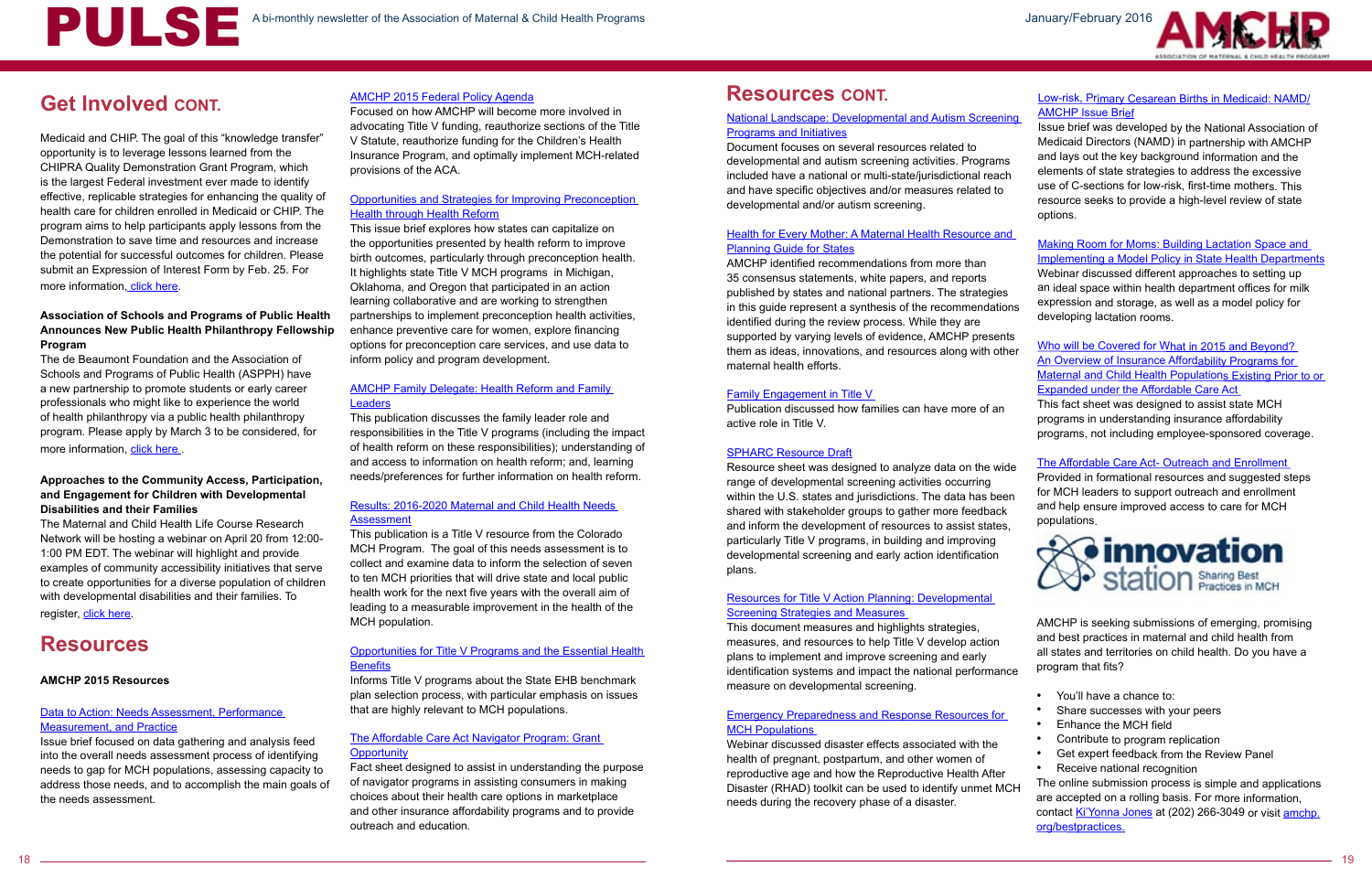

## **Data and Trends**





#### **Executive Committee**

President (2016-2017) **Eileen Forlenza**  Colorado

Region I (2016-2019) **Karin Downs, RN, MPH Massachusetts** 

President-Elect (2016-2017) Michael D. Warren MD, MPH, FAAP Tennessee

Past President (2016-2017) **Sam B. Cooper III, LMSW-IPR** Texas

Secretary (2016-2018) **Susan Colburn** Alabama

Treasurer (2016-2018) **Valerie J. Ricker, MSN, MS** MAINE

**Board Members**

Region IX (2016-2019) **Mary Ellen Cunningham, MPA Arizona** 

Region X(2016-2019) **Cate Wilcox, MPH Oregon** 

Region II (Interim 2015-2017) **Marilyn Kacica, MD, MPH** New York

Region III (INTERIM 2015-2017) **Mary Frances Kornak, MPH** Washington, DC

Region IV (2015-2018) **Kris-Tena Albers, CMN, MN** Florida

Region V (INTERIM 2016-2018) **OPEN**

Region VI (2016-2019) **Susan Chacon, MSW, LISW** New Mexico

Region VII (INTERIM 2015-2017) **Heather Smith, MPH**  Kansas

Region VIII (2015-2018) **Linda McElwain, RN**  Wyoming

## **Board of Directors**

#### **Board Members**

Director at Large (2015-2018) **Rodney E. Farley**  Arkansas

Director at Large 1 (2016-2019) **OPEN**

Family Representative (2015-2018) **Donna Macan Yadrich, MPA, CCRP** Kansas

INTERIM Family Representative (2016-2017) **OPEN**

## **Board of Directors**